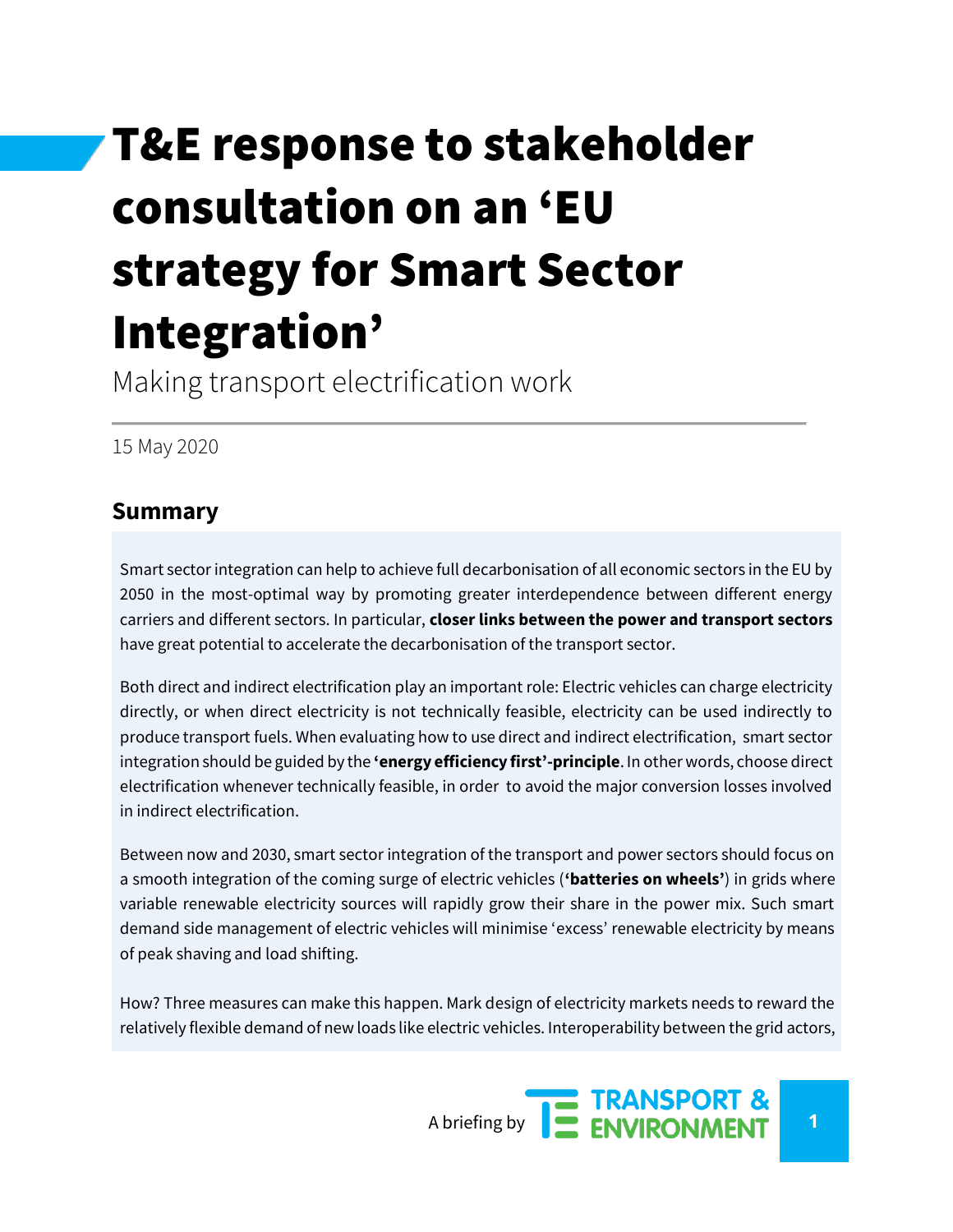charging infrastructure and electric vehicles will require an EU-level push for standardisation, including access to battery state of health. Smart functionalities for charging infrastructure should be mainstreamed in the upcoming reviews of the Alternative Fuels Infrastructure Directive and the Energy Performance of Buildings Directive.

Indirect electrification or using electricity to produce hydrogen, ammonia, e-kerosene, and other **electrofuels produced from renewable energy will become the key tool for decarbonising shipping and aviation**. Other fuels such as advanced biofuels from waste and residues will only play a minor role in decarbonising transport, mainly due to their limited potential to be scaled up and competing uses for their feedstocks. Biofuels from food, feed and energy crops should not play any role in decarbonisation.

The EU must take two actions to promote the scaling up of renewable electrofuels.

- 1. **Policies are needed to target electrofuels at lead markets like aviation and shipping, where direct electrification is not an option.** T&E advocates policies such as fuel taxes and a low carbon fuel standard for aviation, an operational CO2 standard for ships calling at EU ports, inclusion of aviation and shipping in the ETS and using the revenues to help scale up the electrofuels industry. These policies will be needed to gradually increase the electrofuels production to meet the energy demand in shipping and aviation (798 TWh and 912 TWh, respectively in 2050).
- 2. A **robust sustainability framework on renewable electrofuels** is needed for their use in transport (and also other sectors). The lack of a clear framework will be a barrier for a nascent electrofuels industry: Stringent rules can help ensure that the electrofuels industry contributes to building new and additional renewable energy. Transparency is needed on how to assess the greenhouse gas emissions and other environmental impacts of producing electrofuels, in particular when an electrolyser is connected to the grid.

Renewable electrofuels are still expensive compared to fossil fuel. This is why the EU must focus on scaling up the production of renewable electrofuels and drive down their costs as a result. In doing so, the EU will support European companies to maintain its industrial leadership in this area of smart sector integration.

In this context, there is **no role for 'decarbonised gases'**, produced using steam methane reforming of fossil gas in combination with carbon capture and storage and they should not be regarded as zero-emission fuels given the many uncertainties about their carbon footprint (e.g. fugitive methane emissions).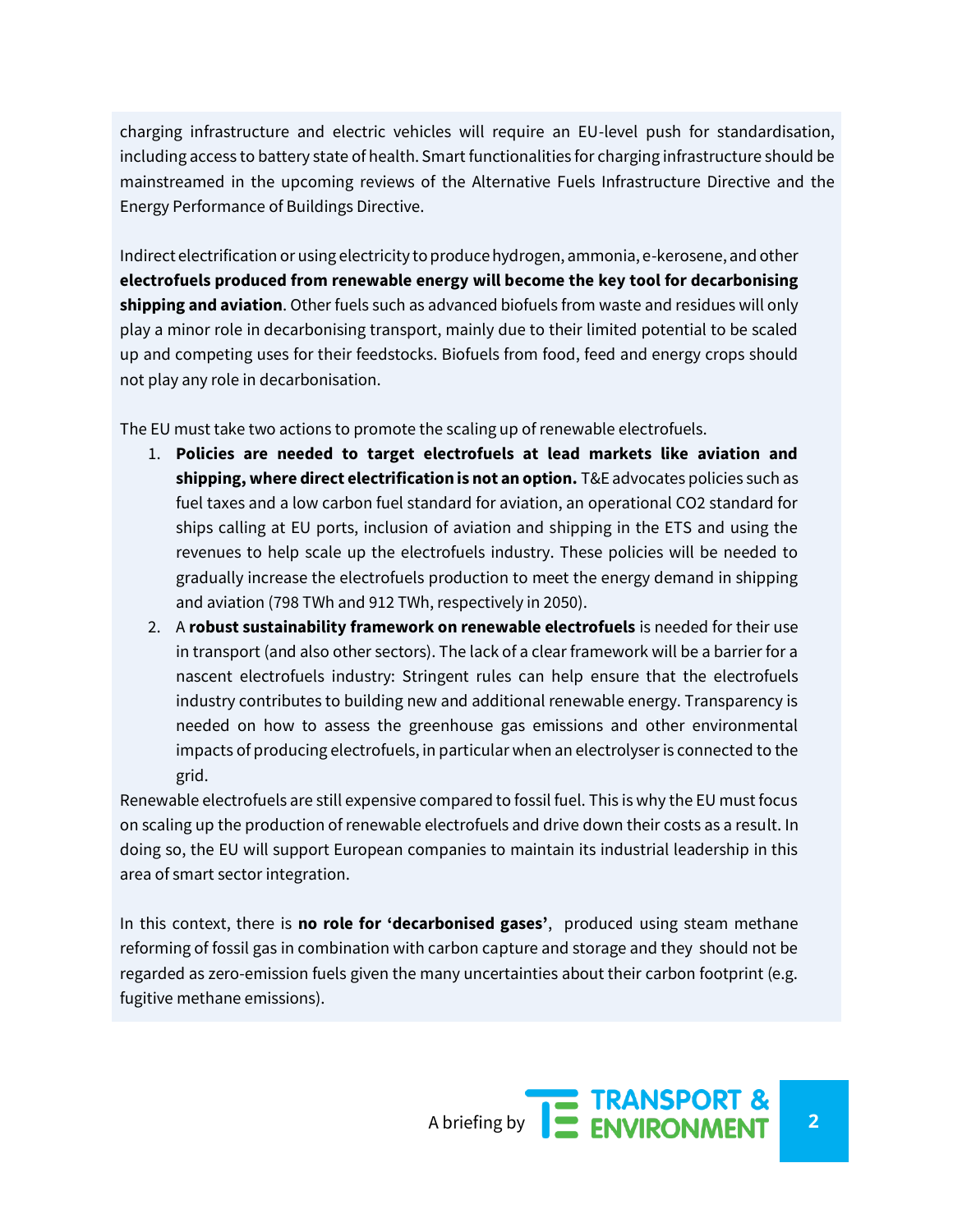# 1. What would be the main features of a truly integrated energy system to enable a climate neutral future? Where do you see benefits or synergies? Where do you see the biggest energy efficiency and cost-efficiency potential through system integration?

*The biggest benefit of sector integration is in enabling demand side management from those sectors where electricity can be used directly and loads are flexible, particularly as variable renewable electricity sources like wind and solar will significantly increase their share in the electricity mix in the coming decade. The battery storage offered by electric vehicles is a case in point: Smart charging of these 'batteries on wheels' represent a major opportunity to manage intra-day fluctuations on the grid, e.g. evening peaks and reduce curtailment of wind and solar. Repurposing batteries from scrapped electric vehicles will add to the potential storage.*

*The EU's strategy on smart sector integration should not be focused on using excess variable renewable electricity sources indirectly, in power-to-gas applications. If demand side management of directly using (renewable) electricity is optimised for electric vehicles (and other appliances like heat pumps, industrial boilers, etc.), the availability of negatively priced or 'free' excess wind and solar on European power markets will be limited and will only be temporarily available. Investments in wind and solar capacity that would lead to a high share of curtailment will not deliver return on their investments. As a result, excess or curtailed electricity will only be available for limited amounts of hours per year and not improve the economics of the electrolyser and the levelized cost of hydrogen. Using excess wind and solar in power-to-X will play only a marginal role in resolving the issues of seasonal storage or meeting the fuel demand of the aviation and shipping sectors.* 

#### Further elaboration on the potential of 'batteries on wheels' of electric vehicles :

For the EU to live up to its commitments under the Paris agreement to keep global warming well below 2 degrees Celsius and pursue a limit of 1.5 degrees, the targets agreed under the Clean Energy Package are clearly insufficient. The European Green Deal offers an opportunity to increase the current 2030 target from 40% of greenhouse gas savings to at least 55% for the EU as whole.

To remain Paris-compliant, the no-regret actions that the EU will need to take to be - in 2030 - on track to meet its 2050 objectives are the following: A rapid and complete phase-out of coal by 2030 will need to be accompanied by a rapid growth of variable renewable electricity sources: Wind and solar should reach at least 50% of power production by 2030, around 60% by 2050. Total renewables production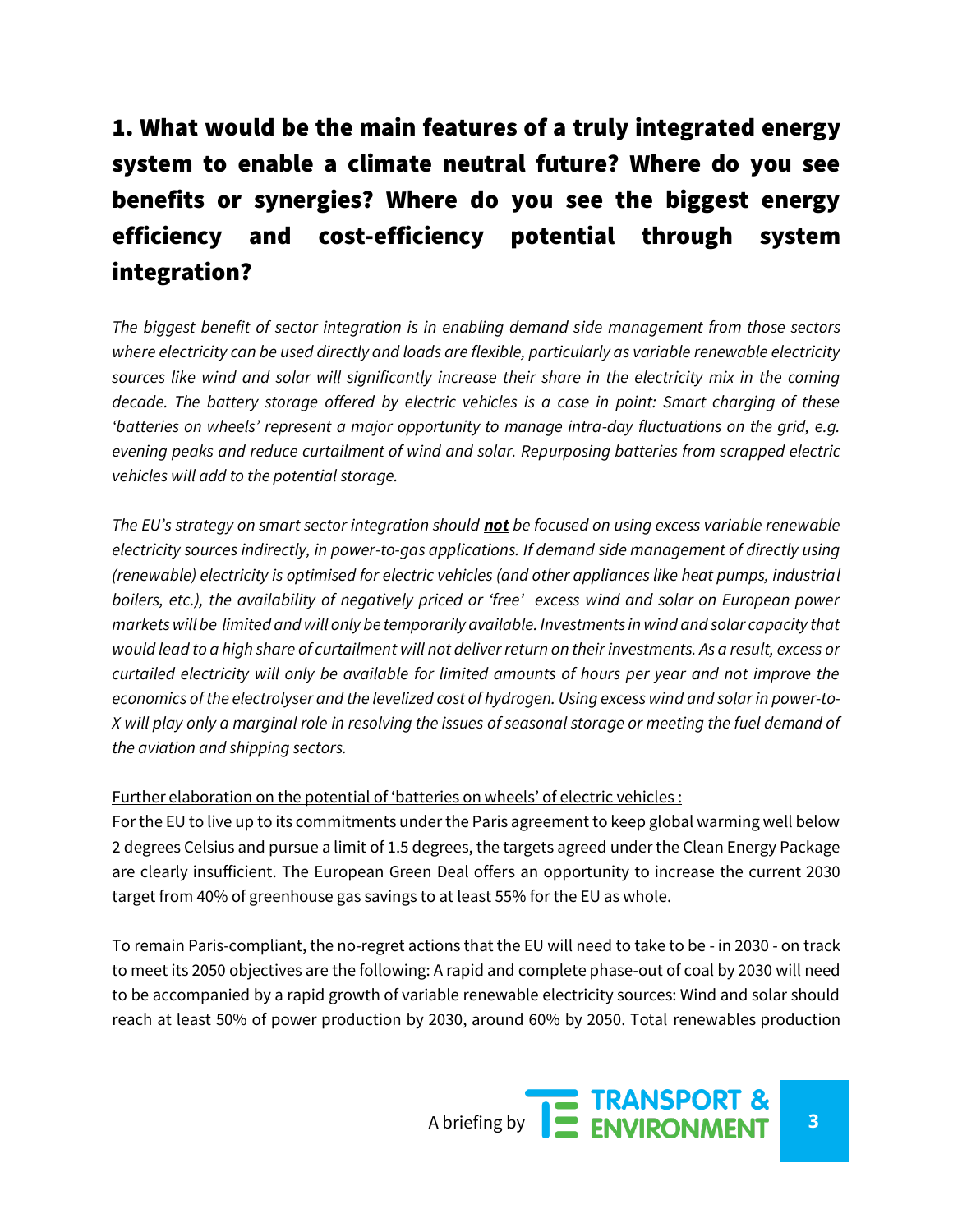needs to reach 75% of the power production by 2030 and 94% by 2050. In a context of a rapidly rising share of variable renewables, a much stronger energy systems perspective is needed, linking the electrification of demand to its supply. Such integration of different energy sectors is needed to not only manage the increase of variable renewable energy sources, but also the simultaneous penetration of electric vehicles, heat pumps and a greater reliance on renewable electricity in other sectors as well<sup>1</sup>.

As the electricity system relies more heavily on wind and solar and moves away from using coal and gas-fired power generation to respond to demand fluctuation, demand side management (DSM) becomes crucial. DSM can perform two important tasks<sup>2</sup>:

- 1. Minimising the requirement for dispatchable low carbon generation (such as flexible hydro, biogas generation, hydrogen-fuelled gas turbines, or interconnectors) to ensure security of supply during the hours of largest net-demand, i.e. the residual demand that cannot be met with wind and solar;
- 2. Limiting the wasteful curtailment of variable renewable energy sources (VRES) by shifting loads into periods, where net demand is negative.

The picture below demonstrates these 2 elements.<sup>3</sup>



**Figure 1: Figure 1: Example annual net load for a decarbonised power system**

<https://europeanclimate.org/content/uploads/2019/11/09-18-net-zero-by-2050-from-whether-to-how.pdf>  $2$  ECF (2019) Towards Fossil-Free Energy In 2050. Retrieved from

 $1$  ECF (2018) Net Zero By 2050: From Whether To How. Retrieved from

[https://europeanclimate.org/content/uploads/2019/11/14-03-2019-towards-fossil-free-energy-in-2050](https://europeanclimate.org/content/uploads/2019/11/14-03-2019-towards-fossil-free-energy-in-2050-executive-summary.pdf) [executive-summary.pdf](https://europeanclimate.org/content/uploads/2019/11/14-03-2019-towards-fossil-free-energy-in-2050-executive-summary.pdf)

 $3$  T&E (2019) Batteries on Wheels: the role of battery electric cars in the EU power system and beyond. Retrieved from

[https://www.transportenvironment.org/sites/te/files/publications/2019\\_06\\_Element\\_Energy\\_Batteries\\_o](https://www.transportenvironment.org/sites/te/files/publications/2019_06_Element_Energy_Batteries_on_wheels_Public_report.pdf) [n\\_wheels\\_Public\\_report.pdf](https://www.transportenvironment.org/sites/te/files/publications/2019_06_Element_Energy_Batteries_on_wheels_Public_report.pdf)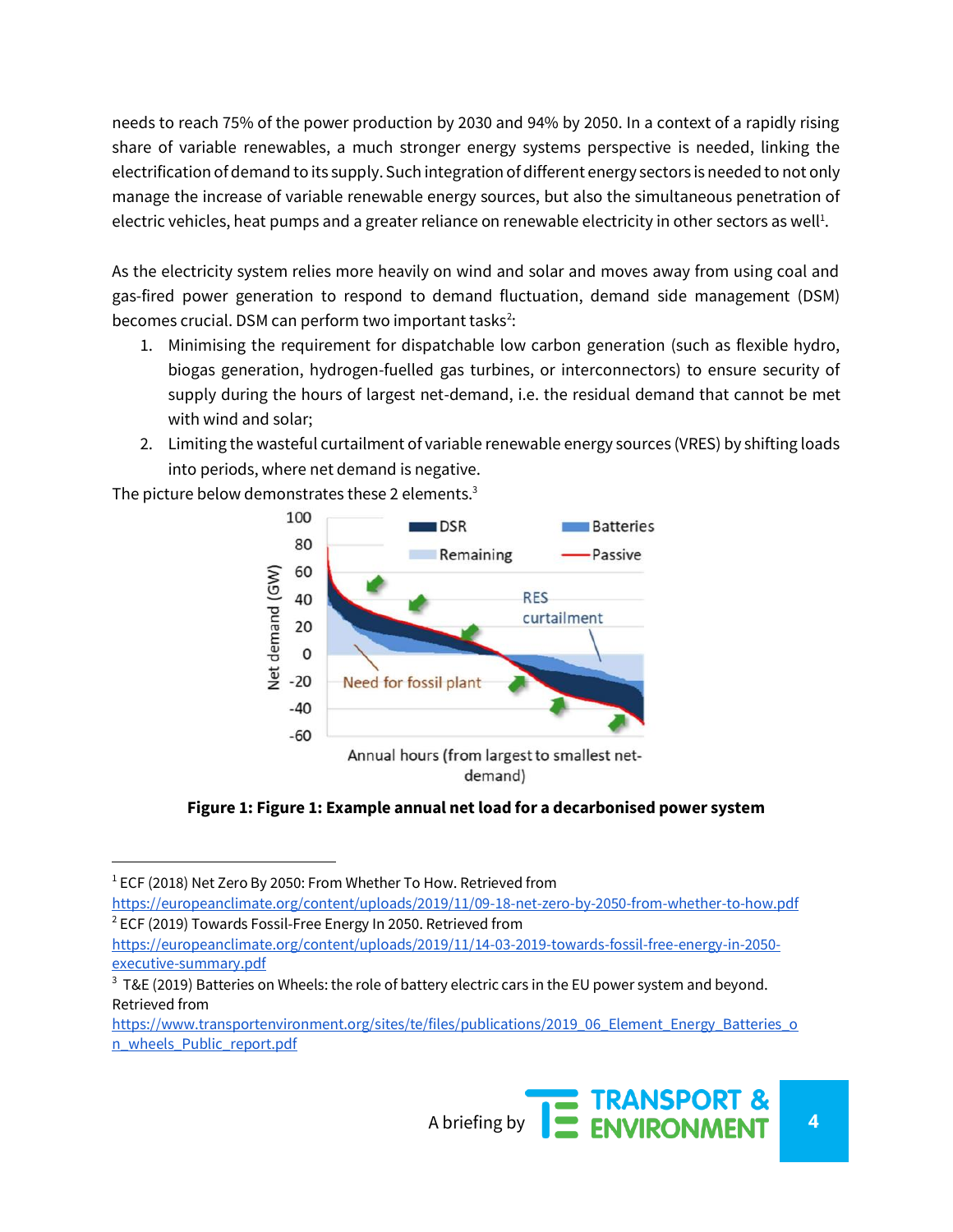The battery storage offered by electric vehicles and its potential for demand side management is a key example of such zero-carbon flexibility that will be available to manage a renewables-dominated grid in 2030. There are currently about 1.3 million electric vehicles driving on European roads. That number will grow tenfold in the next 5 years. In 2030, there will be between 33 and 44 million electric vehicles in the EU.<sup>4</sup> The potential for distributed electricity storage will grow enormously in the coming decade.

Given this significant, additional load on the power system, the way in which vehicles are charged will determine whether EV charging represents a net cost or net benefit to the power system. Our 'Battery on Wheels' study, jointly commissioned with Renault Group, Iberdrola and Enel, demonstrated that unmanaged/passive charging would result in a significant additional cost to the power system, mainly network related investments due to the increase in peak loads. In contrast, smart charging could provide a net benefit to the energy system, by reducing curtailment of VRES, reducing fossil fuel use in power plants, and avoiding investment in peaking plants. A net benefit of smart charging (relative to passive) was consistent across the 4 grid systems of France, Great Britain, Spain and Italy, although the amount varied - in 2040 - between €0.5-1.3Bn/annum. The impact was greatest in countries where wind energy was significant; overnight smart charging improved consumption of wind energy that would otherwise be curtailed. In future PV dominated energy systems, there was a very large requirement for flexibility technologies, like smart charging but also utility battery storage. The analysis found a synergistic relationship between smart charging, batteries and PV in particular: the daily patterns of PV output increase the utilisation of batteries and increase the level of their economic deployment.<sup>5</sup> The example below shows how a combination of storage, smart charging and V2G in a country like Spain with big solar potential has the potential to significantly reduce curtailment of wind and solar by 70%, reducing the grid's carbon intensity by one third.

l

<sup>&</sup>lt;sup>4</sup> T&E (2020) RechargeEU: How many charge points will Europe and its Member States need in the 2020s? Retrieved from

[https://www.transportenvironment.org/sites/te/files/publications/01%202020%20Draft%20TE%20Infrastr](https://www.transportenvironment.org/sites/te/files/publications/01%202020%20Draft%20TE%20Infrastructure%20Report%20Final.pdf) [ucture%20Report%20Final.pdf](https://www.transportenvironment.org/sites/te/files/publications/01%202020%20Draft%20TE%20Infrastructure%20Report%20Final.pdf)

 $5$  T&E (2019) Batteries on Wheels: the role of battery electric cars in the EU power system and beyond. Retrieved from

[https://www.transportenvironment.org/sites/te/files/publications/2019\\_06\\_Element\\_Energy\\_Batteries\\_o](https://www.transportenvironment.org/sites/te/files/publications/2019_06_Element_Energy_Batteries_on_wheels_Public_report.pdf) [n\\_wheels\\_Public\\_report.pdf](https://www.transportenvironment.org/sites/te/files/publications/2019_06_Element_Energy_Batteries_on_wheels_Public_report.pdf)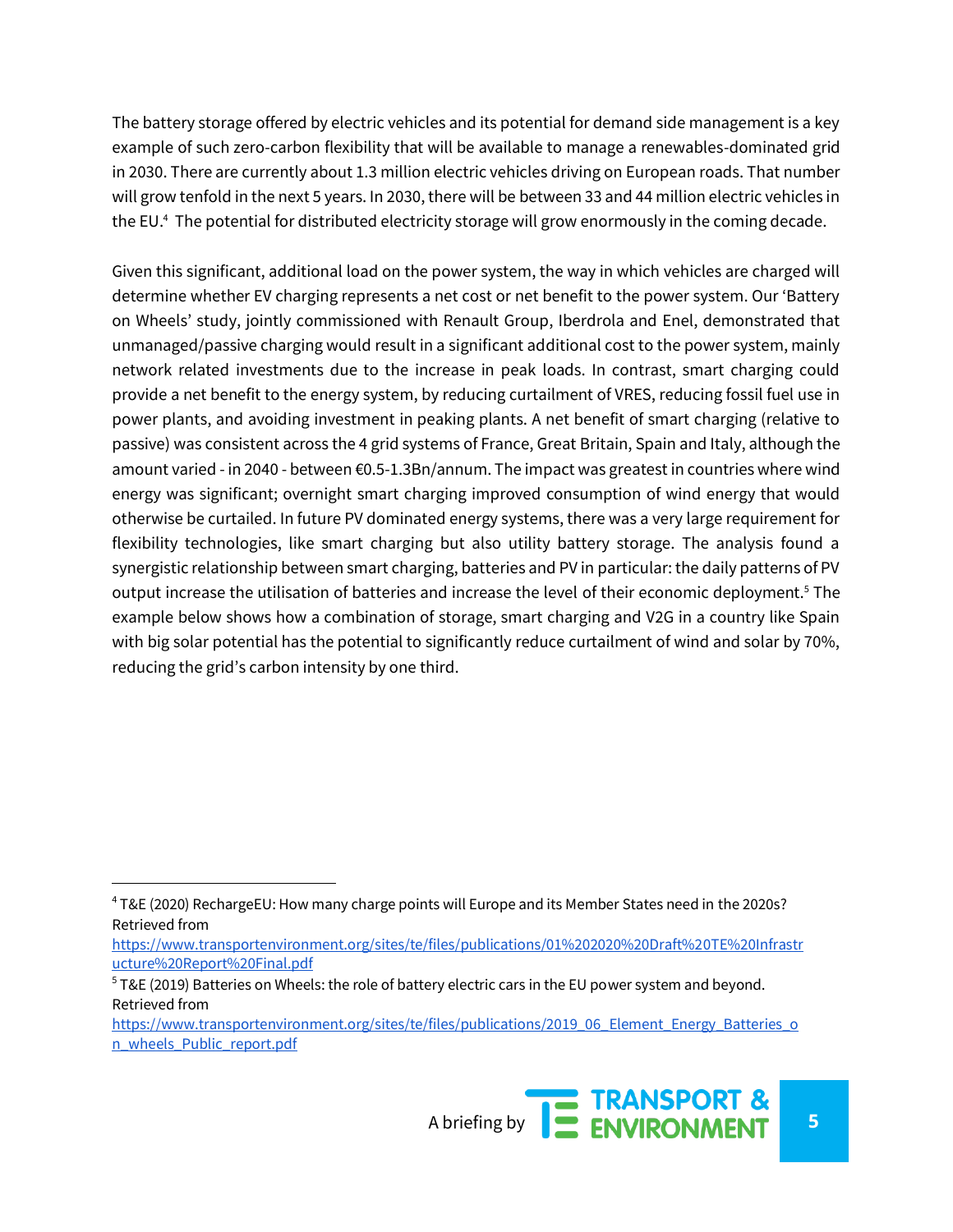

#### Figure 2: Curtailment and grid averaged CO2 reduction in Spain

This example from Spain shows that joined-up thinking from the start will be key to realising the flexibility potential of EVs. The use of the charging infrastructure - particularly at home and in the workplace - should be closely aligned with renewable electricity generation. For instance, countries with much solar potential should encourage charging infrastructure to be rather used during the day, while those with considerable wind resources should promote charging at night. Market design can help match renewable supply and EV demand (see section 2). Member states and local authorities can also help by integrating energy, transport and telecommunications planning to seek synergies and costeffective, grid & data-friendly integration of electric vehicles. For example, Transmission System Operators (TSOs) and Distribution System Operators (DSOs) should study where it is best to install both fast and slow chargers, to minimise system costs for all players.

Our 'Battery on Wheels' study also found a synergistic relationship between battery deployment and VRES: increased storage deployment supports greater levels of wind and solar by reducing curtailment, in turn the increased variability of power generation supports the high cycling that batteries need to be economic. Vehicle to Grid – where EVs discharge back to the power system at critical times – may represent an extremely large store of electricity of national importance, potentially hundreds of GWh of short-term, electricity storage, distributed across the EU . Utilising V2G can be cost effective, if barriers related to customer behaviour and battery degradation are overcome.

Even after the electric vehicles reach the end of their technical lifetime, their batteries can be repurposed to be used in stationary storage applications. In 2030, out of the 125,000 electric vehicles scrapped, 105,000 battery packs would be considered for second life applications, the equivalent of 2.25 GWh. The expected lower costs of 2nd life batteries (compared to new) will boost the levels of deployed storage capacities on energy networks beyond the level achievable with new grid batteries.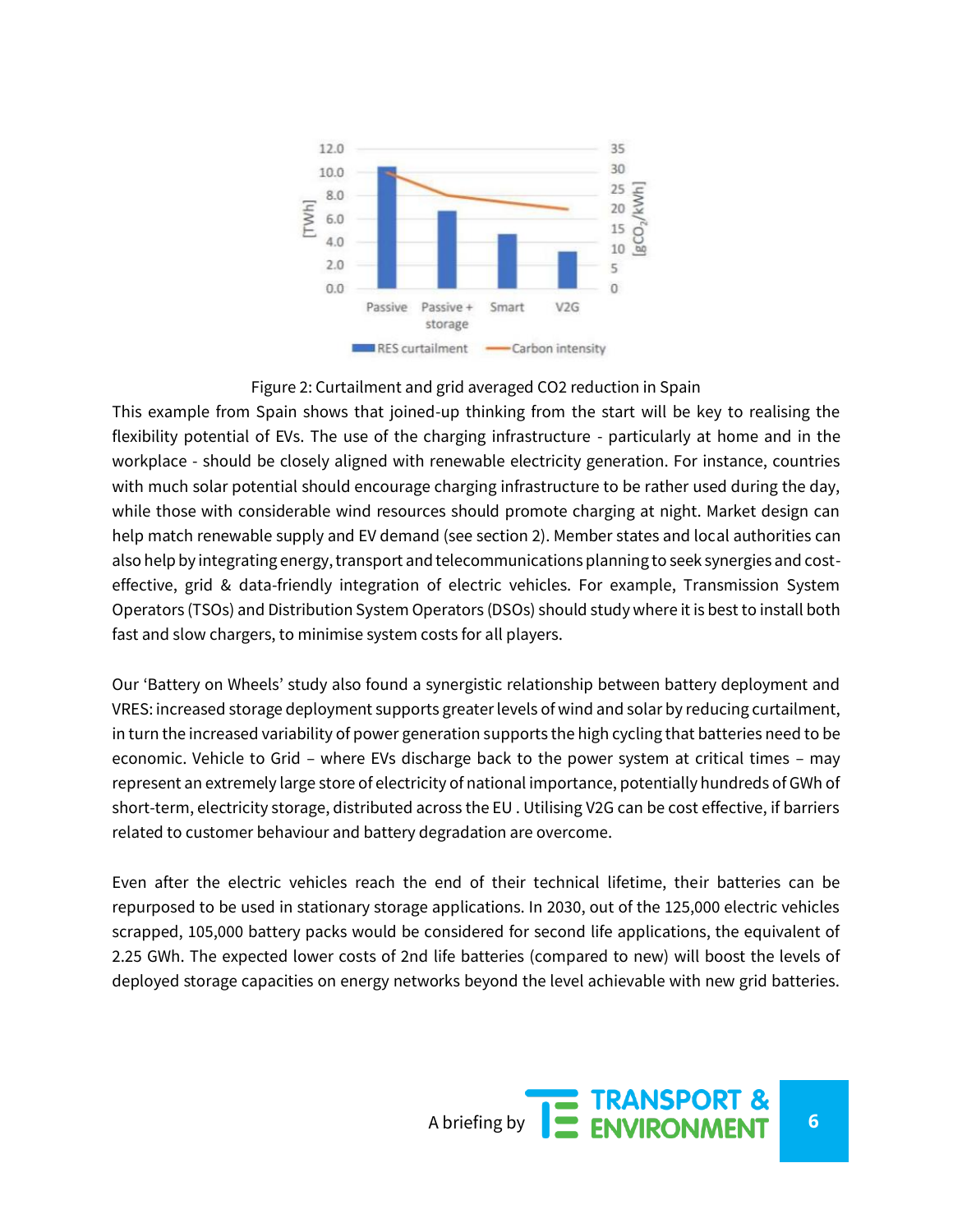In turn, this will limit curtailment of wind and solar, displace more fossil fuels and peaking plants, reduce energy cost to consumers and reduce CO2 emissions.<sup>6</sup>

# 2. What are the main barriers to energy system integration that would require to be addressed in your view?

*Market design and interoperability are key to deliver on the potential of DSM, when electricity is used directly in e.g. electric vehicles. Member States need to secure a swift implementation of the revised Market Design rules. The Commission should issue a standardisation request to accelerate interoperable standards for smart charging of electric vehicles. Undistorted access to battery state of health (SoH) data should also be guaranteed to enable new business models and innovative businesses in the areas of smart charging, vehicle to grid services and second life applications. Smart functionalities for recharging infrastructure should be mainstreamed: For public charging, the Alternative Fuels Infrastructure should require intelligent metering systems as a minimum for all publicly accessible recharging points. For private charging at home or in the workplace, the Energy Performance of Buildings should introduce minimum smart functionalities that are tailored to private charging applications.*

*The lack of sustainability criteria for using excess renewable electricity to produce hydrogen and other renewable fuels of non-biological origin will constitute a barrier for Member States to promote their use in transport as well as other sectors.* 

#### Further elaboration:

#### **Market design**

The main barrier to fully realise the potential of demand side management is the market design of electricity markets in the EU: Electricity markets need to be adapted to two simultaneous developments that were outlined in section 1, namely the need to rapidly increase the share of wind and solar capacity and the need for DSM from new, relatively flexible loads that are added to the grid from sectors that will be electrified (transport and heating).<sup>7</sup>

 $6$  T&E (2019) Batteries on Wheels: the role of battery electric cars in the EU power system and beyond. Retrieved from

[https://www.transportenvironment.org/sites/te/files/publications/2019\\_06\\_Element\\_Energy\\_Batteries\\_o](https://www.transportenvironment.org/sites/te/files/publications/2019_06_Element_Energy_Batteries_on_wheels_Public_report.pdf) [n\\_wheels\\_Public\\_report.pdf](https://www.transportenvironment.org/sites/te/files/publications/2019_06_Element_Energy_Batteries_on_wheels_Public_report.pdf)

 $7$  Regulatory Assistance Project (2019) Electric Cars Are a Lot Like Water Heaters. Retrieved from <https://www.raponline.org/blog/electric-cars-are-a-lot-like-water-heaters/>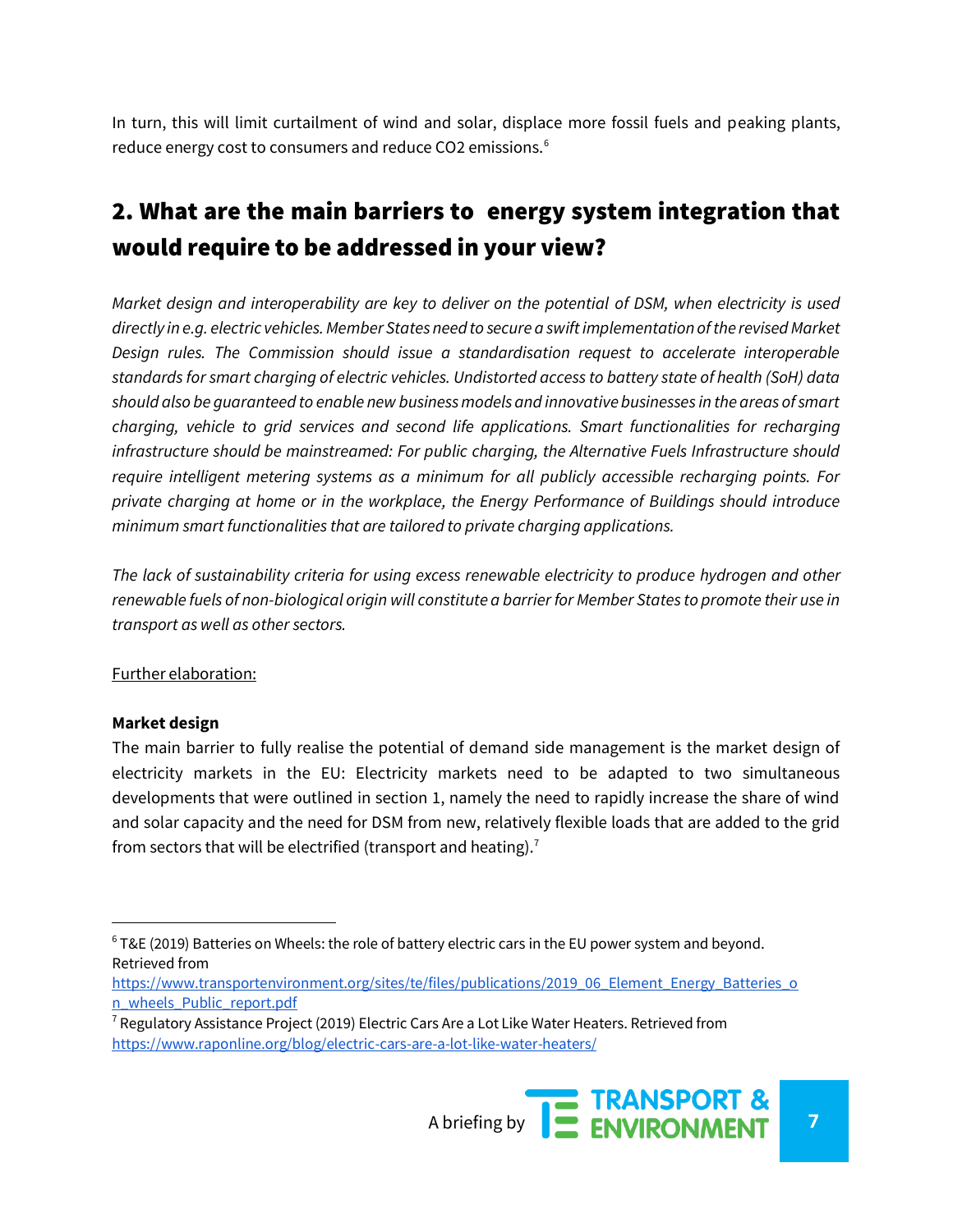The review of the Market Design Directive (EU) 2019/944 and the Market Design Regulation (EU) 2019/943 introduce some sweeping changes to the regulatory framework for electricity markets that will enable DSM to play its role in integrating a higher share of wind and solar on the grid. A swift and correct implementation of these new market design rules will be crucial. Such an ambitious transposition by Member States would include the following elements:

- An immediate roll-out of smart meters (or as a 2nd best option, guaranteeing the right of consumers to request a smart meter). Smart meters are a prerequisite for electricity contracts with dynamic, time-of-use pricing to become interesting for consumers, e.g. to engage in smart charging of their electric vehicle;
- Creating an attractive framework for new players like aggregators that can offer the flexibility of the load of hundreds of electric vehicles, heat pumps and other flexible electrical appliances on the wholesale electricity markets;
- Moving away from fixed network tariffs by introducing flexible tariffs, especially at the distribution level. Such flexible time-differentiated tariffs will encourage distribution system operators to procure flexibility services, including congestion management, from e.g. aggregators.<sup>8</sup>

#### **Standardisation, access to data and interoperability**

l

Market design is key, but the full realisation of its potential also depends on how the different actors involved in DSM cooperate and communicate. In other words, the issue of interoperability and how grid operators, utilities, aggregators, the manufacturers of electrical appliances (e.g. manufacturers of electric vehicles) can communicate with each other. Access to data and the interoperability of the various ICT components involved in DSM are crucial to enable electric vehicles to play their gridbalancing role. This is why smart charging technology needs to be supported by standards that ensure it is an interoperable, seamless and secure system. Since only a few standards underpinning smart charging are ready, it is necessary that EU policy makers and standardisation organisations ensure a swift development of technical specifications.

Standardisation efforts to support electromobility have historically focused on traditional electrotechnical issues, such as plugs, outlets and electrical safety. However, in order to ensure compatibility and communication between charging points, electricity distribution networks and electric vehicles, appropriate communication interfaces and data models also need to be standardised.

<sup>&</sup>lt;sup>8</sup> Regulatory Assistance Project (2018) Cleaner, Smarter, Cheaper: Network tariff design for a smart future. Retrieved fro[m http://www.raponline.org/wp-content/uploads/2018/01/rap-ck-mh-aj-network-tariff](http://www.raponline.org/wp-content/uploads/2018/01/rap-ck-mh-aj-network-tariff-design-for-smart-future_2018-jan-19.pdf)[design-for-smart-future\\_2018-jan-19.pdf](http://www.raponline.org/wp-content/uploads/2018/01/rap-ck-mh-aj-network-tariff-design-for-smart-future_2018-jan-19.pdf)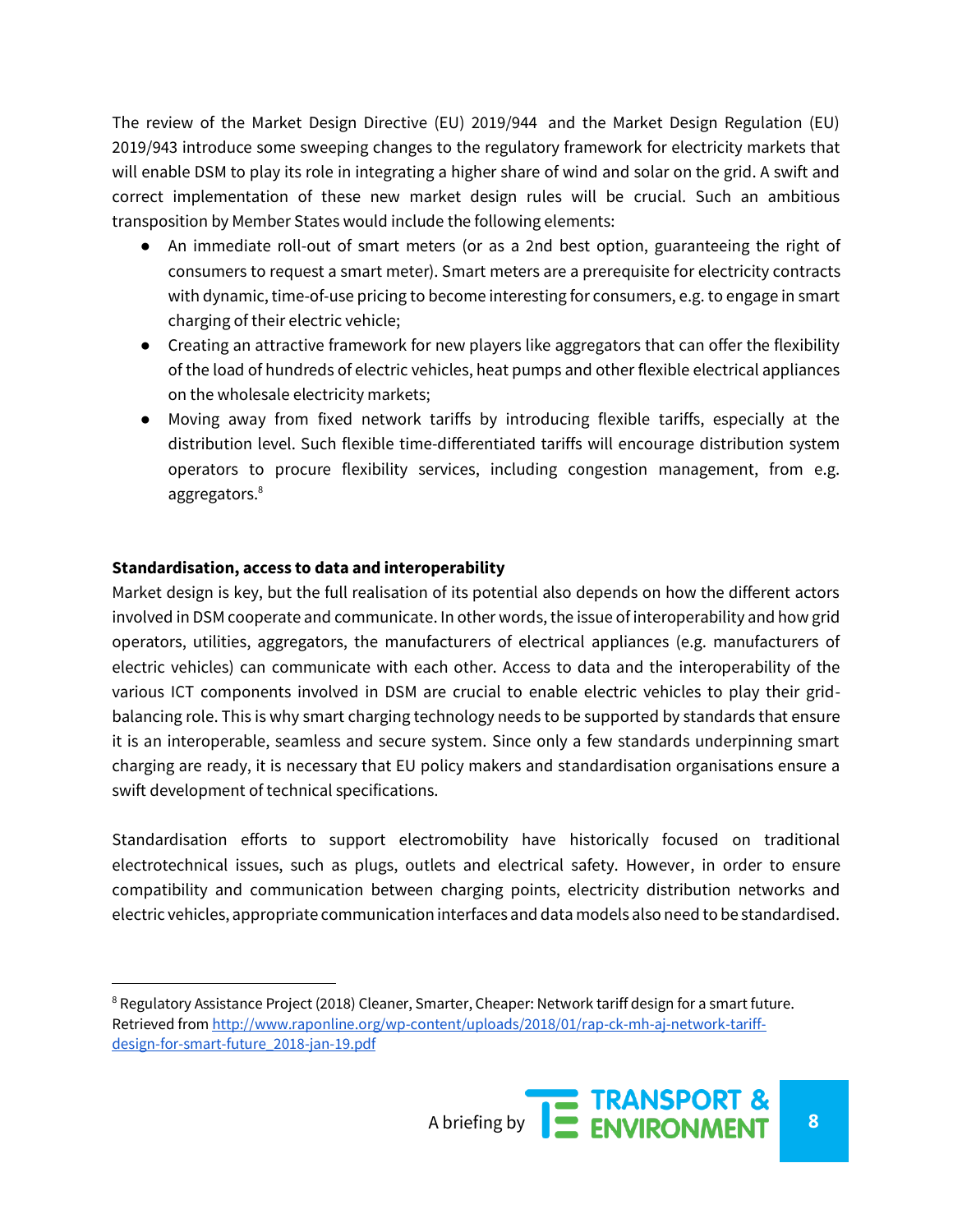Standardisation is therefore essential to allow an effective integration of electric vehicles into the smart grid and solve vendor lock-in by proprietary solutions.

T&E supports a recent call by ECOS to proceed with the swift development and implementation of international and European standards that support EU regulatory requirements for smart charging. The European Commission should issue a Standardisation Request to steer the standardisation work in the direction of the minimum technical requirements. These standards should be available by the time the review of the Alternative Fuels Infrastructure has been reviewed.<sup>9</sup>

As part of the upcoming sustainable battery regulations, access to key battery data must be granted. Battery management systems should be designed to provide standardised access to key battery parameters and usage data to enable innovative and smart battery services. As a minimum this should include:

- 1. static information: battery production date & location, carbon footprint based on the reporting above, chemistry, content of critical raw materials, instructions on how to repair/disassemble/dismantle, etc.
- 2. dynamic information connected to its use: state of health (remaining capacity & fade and voltage drop), as well as information on charging history and use.

## **Smartness of public, semi-public and private charging infrastructure**

l

By 2030, there will be between 33 to 44 million electric vehicles and the charging infrastructure will need to keep pace with this rapidly growing share of electric vehicles in the fleet. The EU has two main regulatory instruments to accelerate the roll-out of charging infrastructure. The electromobility provisions in the Energy Performance of Buildings Directive and the Alternative Fuels Infrastructure Directive. Both regulatory instruments must help to promote the smooth grid integration of a rapidly electrifying transport sector.

With regard to charging in non-public spaces (at home or at work), the Energy Performance of Buildings Directive is the key instrument. T&E has called for the comprehensive cabling of all buildings - ie ducting and cabling of the parking lots for the later easy installation of wallboxes - by 2035 with intermediate 20% and 50% targets in 2025 and 2030; and for all existing and new commercial real estate companies with more than 10 parking spots to equip at least 20% of parking spots with a public or semi-public

 $^9$  ECOS (2020) Electric Vehicle Smart Charging The Key To A Renewable And Stable Grid. Retrieved from <https://ecostandard.org/wp-content/uploads/2020/04/ECOS-BRIEFING-SMART-CHARGING-HR.pdf>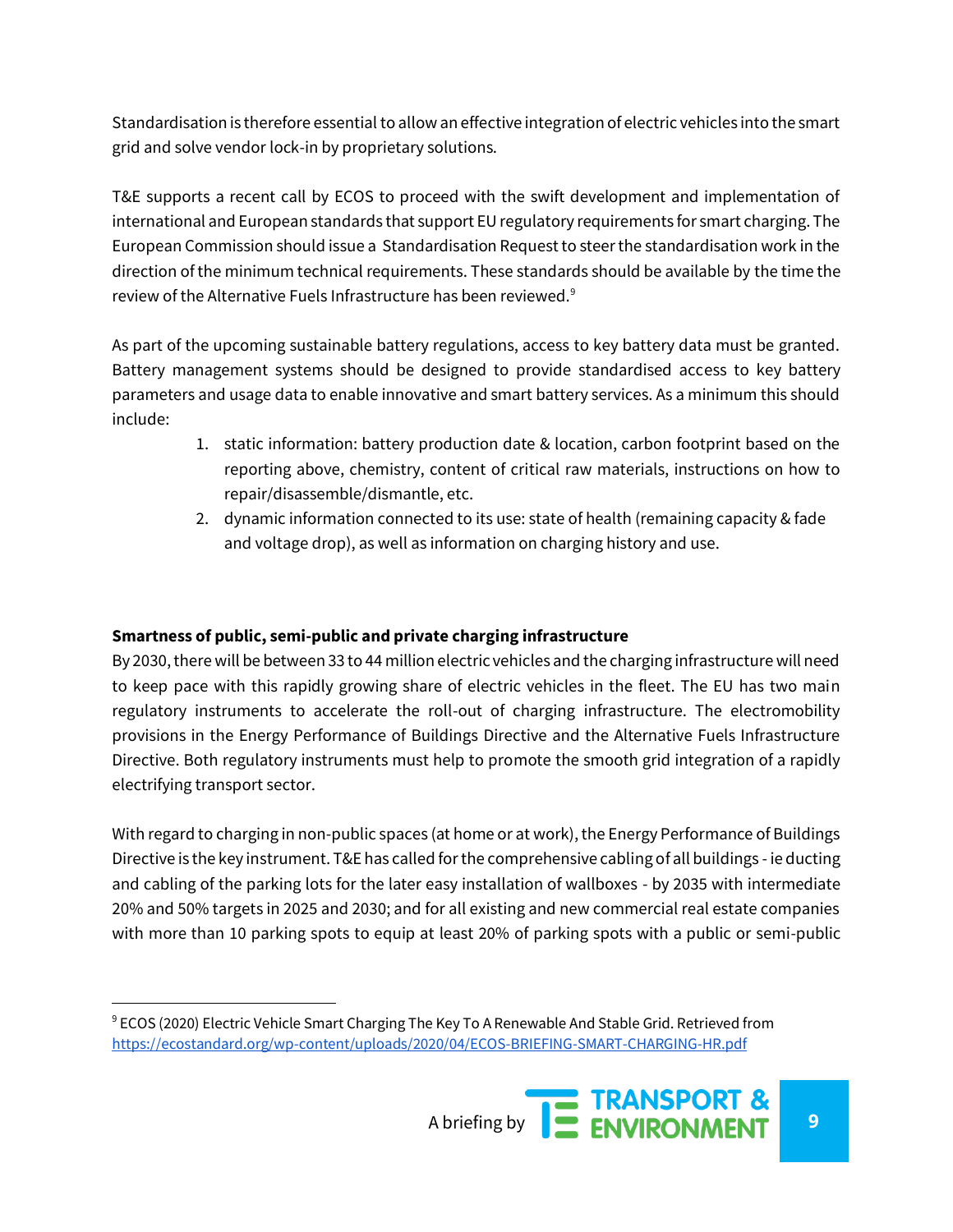charge point by 2025 and 50% of the parking spots by 2030. More chargers would be a good start, but our Recharge EU report also highlights that quality and not only quantity matters.

For private chargers, the Energy Performance of Buildings Directive should require Member States to introduce smart metering provisions that include an intelligent metering system. Such a smart meter should be able to react and control the charging power by stopping or modulating the - and/or high renewable electricity production. Overall, the right balance should be struck between the cost of the meter, accuracy, technicality and features of the meters to avoid unnecessary stringency that would increase the cost of the charger too much.<sup>10</sup>

For publicly accessible chargers, the Alternative Fuels Infrastructure Directive is the key instrument. This Directive should make intelligent metering systems the standard for public charging in the EU, removing the condition of needing to be "technically feasible and economically reasonable" (article 4.7). Intelligent metering systems should be able to accurately measure and communicate information both ways (send and receive information) and receive information on costs and prices to both the system operators (or aggregators) and drivers.<sup>11</sup> Such intelligent metering systems will improve the potential of 'behind the meter optimisation'. In our report on improving charging infrastructure for trucks, we highlight how companies can reduce the grid impacts of high power demands from electric trucks by balancing the charging load between several charging applications which would smoothen the power demand curve. Also, stationary batteries could charge at a slow rate when there is an excess of renewable electricity and redistribute the energy to supply electricity when there is high charging demand. Dynamic time-of-use pricing of electricity will strengthen the interest in integrating smart functionalities and enable companies to adjust charging by responding to price and grid signals or local renewable electricity generation. This would be most effective for slower depot charging where there is more flexible charging demand. $12$ 

## **Sustainability criteria for Power-to-X**

When electricity is not used directly and is converted - by means of power-to-X - into hydrogen and other electrofuels, the lack of a clear regulatory framework with stringent sustainability criteria is a barrier for

[https://www.transportenvironment.org/sites/te/files/publications/01%202020%20Draft%20TE%20Infrastr](https://www.transportenvironment.org/sites/te/files/publications/01%202020%20Draft%20TE%20Infrastructure%20Report%20Final.pdf) [ucture%20Report%20Final.pdf](https://www.transportenvironment.org/sites/te/files/publications/01%202020%20Draft%20TE%20Infrastructure%20Report%20Final.pdf)

<sup>12</sup>T&E (2020) RechargeEU trucks: Time to act! Retrieved from

 $10$  T&E (2020) RechargeEU: How many charge points will Europe and its Member States need in the 2020s? Retrieved from

<sup>&</sup>lt;sup>11</sup> T&E (2020) RechargeEU: How many charge points will Europe and its Member States need in the 2020s? Retrieved from

[https://www.transportenvironment.org/sites/te/files/publications/01%202020%20Draft%20TE%20Infrastr](https://www.transportenvironment.org/sites/te/files/publications/01%202020%20Draft%20TE%20Infrastructure%20Report%20Final.pdf) [ucture%20Report%20Final.pdf](https://www.transportenvironment.org/sites/te/files/publications/01%202020%20Draft%20TE%20Infrastructure%20Report%20Final.pdf)

<https://www.transportenvironment.org/publications/roadmap-electric-truck-charging>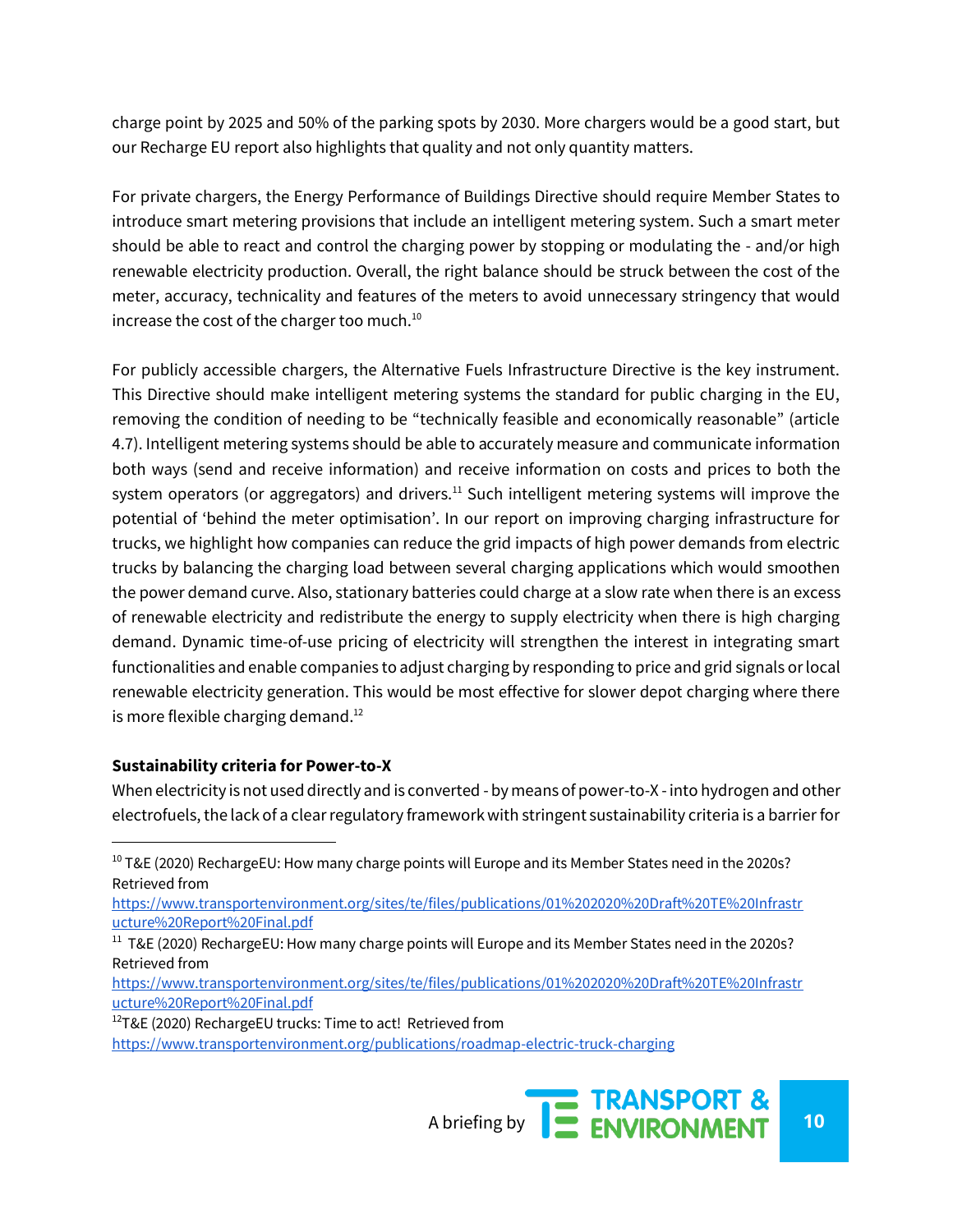smart sector integration of the power sector and those transport modes in the transport sector, where direct electrification is not possible.

To guarantee the environmental integrity of the different types of electrofuels, the forthcoming delegated act on Renewable Fuels of Non-Biological Origin (RFNBOs) under RED II, will need to develop rules on the following issues:

- Additionality, or how to ensure that the expected increase in demand for electricity in the transport sector beyond the current baseline is met with additional renewable energy generation capacity or contributes to the financing of renewable electricity (e.g. by means of a power purchase agreement). In an 'ideal' scenario, an electrolyser has a direct connection to newly-added renewable electricity generation, like a dedicated wind farm, and is not connected to the grid.
- When electrofuel production facilities (e.g. an electrolyser) have a grid connection, clear rules are needed to assess the carbon intensity of that grid electricity and whether the production from that facility meets the requirement of at least 70% greenhouse gas savings.

Ensuring robust sustainability criteria can also help to build a competitive advantage for Europe's green hydrogen production compared to other competitors around the globe.

# 3. More specifically:

# 3.1. How could electricity drive increased decarbonisation in other sectors? In which other sectors do you see a key role for electricity use? What role should electrification play in the integrated energy system?

Electrification will play a key role in the decarbonisation of the transport sector. The combination of a growing share of zero-emission, renewable electricity generation on the grid combined with superior efficiency of electric vehicles makes electrification the most credible option left for the deep decarbonisation of road transport.

As elaborated under section 1, electrification of the transport sector offers a major potential for DSM and energy storage for an integrated energy system, where variable renewable electricity generation will continue to grow rapidly. However, the reverse is also true: smart sector integration of the power and transport sector will enable the most cost-efficient grid integration of millions of electric vehicles. Smart charging and Vehicle-to-Grid will reduce the need for costly upgrades to grid infrastructure to meet peaks in demand.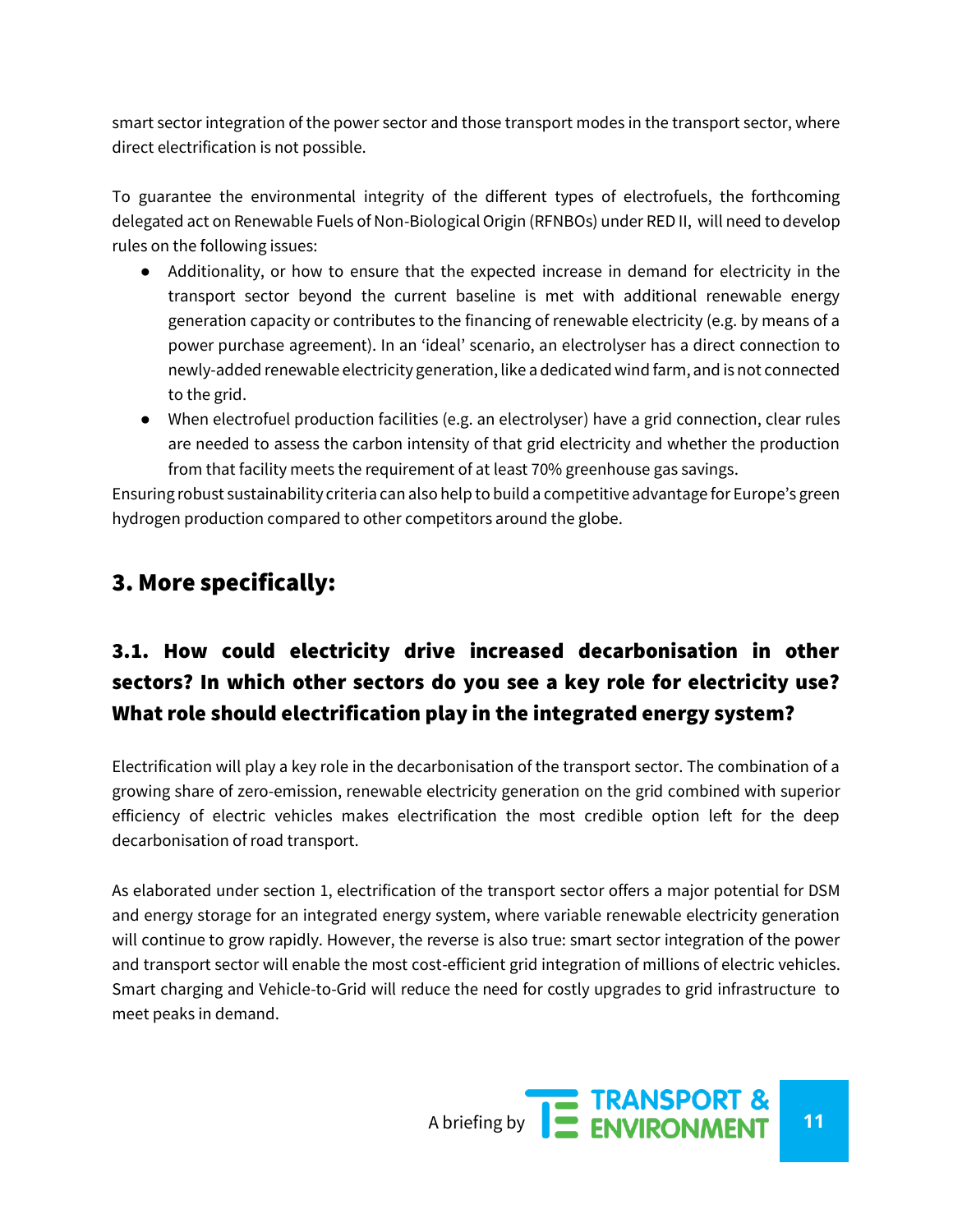# 3.2. What role should renewable gases play in the integrated energy system?

*Food, feed and energy crops should not play any role as transport fuels, because a majority of these biofuels in Europe increase rather than decrease emissions due to land use changes. Advanced biofuels/biomethane produced from waste and residues cannot be scaled up to meet a small fraction of the vast demand of the transport sector in 2050. This leaves electrofuels as the only credible option to decarbonise the parts of the transport sector that cannot be electrified. However, because of the inefficiencies involved in producing these electrofuels, they should be primarily targeted at those transport modes, where direct electrification is not an option: Shipping and aviation.*

#### Further elaboration:

l

For the transport sector, renewable gases could encompass three types of fuels.

- 1. Biofuels from food, feed or energy crops
- 2. Advanced (liquid and gaseous) biofuels, produced from waste and residues
- 3. Electrofuels, produced from renewable electricity

Regarding #1, T&E has had a long-standing campaign against using any biofuels produced from energy crops, especially from food & feed crops. The reason is simple: the majority of these biofuels increase rather than decrease greenhouse gas emissions, have negative impacts on biodiversity and local communities.<sup>13</sup>

T&E's 2050 decarbonisation scenarios for the different transport modes made it clear that only renewable gases #2 and #3 have a role to play.

With regard to #2, using agricultural waste and residues to supply energy to other sectors is an example of smart sector integration. However, advanced liquid biofuels are expected to contribute only 2.3% of all transport energy (including cars, trucks, aviation) by 2030.<sup>14</sup> After 2030, their growth beyond this date is likely to be constrained due to land availability and competing industries.<sup>15</sup> We recommend to reserve any available sustainable advanced biofuels to the aviation sector. Similarly, the gas industry cannot

[https://www.transportenvironment.org/sites/te/files/2017\\_06\\_Advanced\\_biofuels\\_target.pdf](https://www.transportenvironment.org/sites/te/files/2017_06_Advanced_biofuels_target.pdf)  $15$  T&E (2018) How to decarbonise transport by 2050. Retrieved from

<sup>&</sup>lt;sup>13</sup> T&E (2020) Biofuels: 10 facts; Retrieved fro[m https://www.transportenvironment.org/what-we](https://www.transportenvironment.org/what-we-do/biofuels/10-facts)[do/biofuels/10-facts](https://www.transportenvironment.org/what-we-do/biofuels/10-facts)

<sup>&</sup>lt;sup>14</sup> T&E (2017) A target for advanced biofuels. Retrieved from

[https://www.transportenvironment.org/sites/te/files/publications/2018\\_11\\_2050\\_synthesis\\_report\\_trans](https://www.transportenvironment.org/sites/te/files/publications/2018_11_2050_synthesis_report_transport_decarbonisation.pdf) [port\\_decarbonisation.pdf](https://www.transportenvironment.org/sites/te/files/publications/2018_11_2050_synthesis_report_transport_decarbonisation.pdf)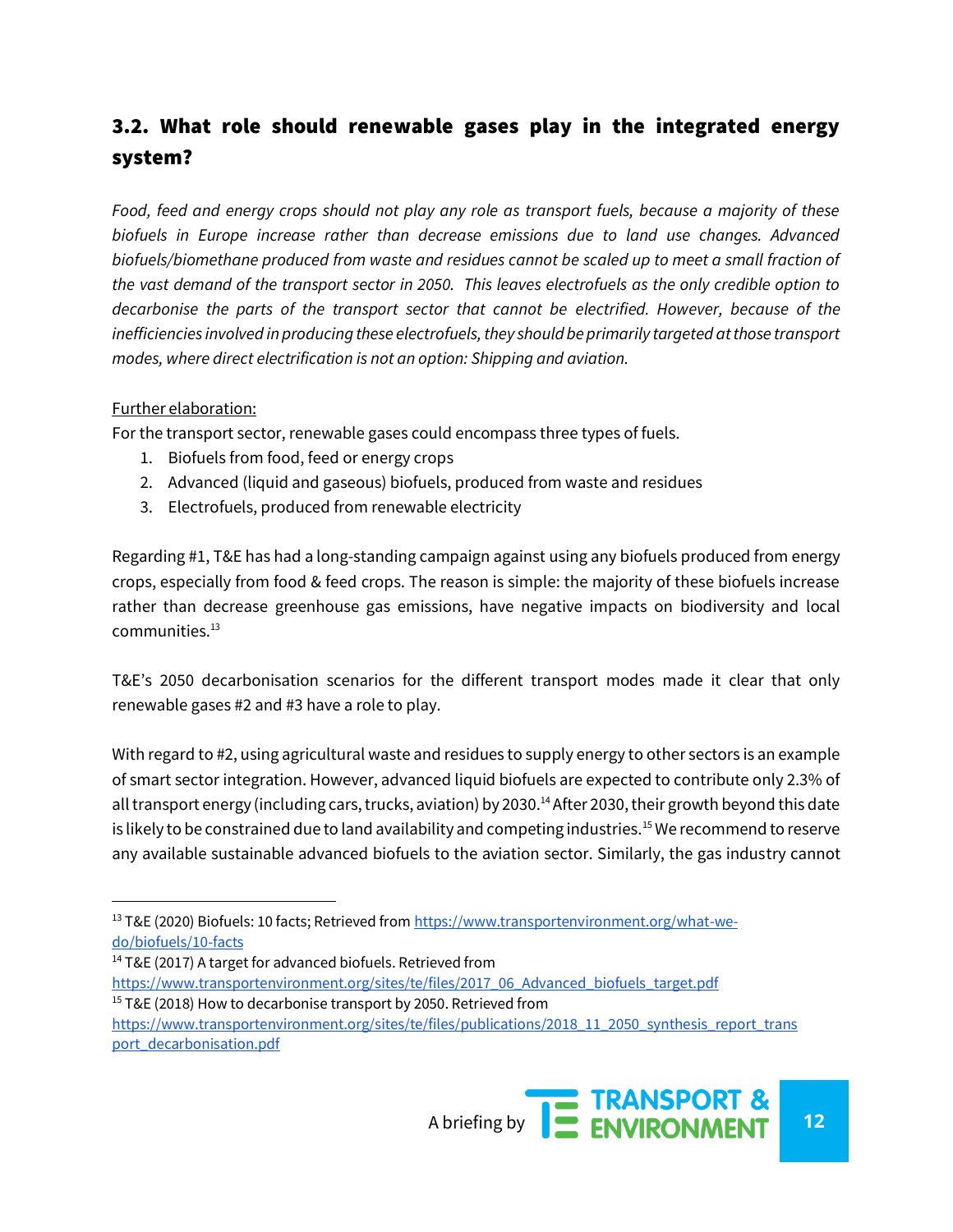produce sufficient biomethane sustainably from wastes and residues to power a European car fleet. The maximum sustainable potential for waste based biomethane could cover only around 6.2% to 9.5% of projected EU transport demand for 2030, in a business as usual scenario and assuming all of it is used for transport.<sup>16</sup> What potential exists might be better used to help decarbonise sectors that currently depend on methane (residential, industry, power) and where no new infrastructure and engines are needed. In addition, using e.g. biomethane in transport does not help to address the transport sector's air quality problems. For example, if biomethane is used in trucks (instead of fossil gas), it does not reduce NOx emissions because the fuel characteristics of biomethane and fossil gas are approximately the same.<sup>17</sup> Advanced biomethane in transport can play a niche role in local projects, with vehicles running on 100% biomethane, refueling at local biomethane production sites.

Given the limitations of scaling up advanced biofuels or biomethane, this leaves only hydrogen and other electrofuels - produced from renewable electricity - as the only credible option for decarbonising those transport modes where direct electrification is not technically feasible. Most transport modes can be decarbonised following different pathways. However, they have very different implications for the overall energy system. Unless ways are found to exponentially increase the amount of zero emission electricity at low cost it will remain important to minimise the need for additional clean electricity. This means that an approach focused on using the most efficient pathways (direct charging) wherever possible is recommended. Given the much lower efficiencies of hydrogen but in particular electrofuels, these are optimally used only where no other alternatives exist. $18$ 

l

<sup>&</sup>lt;sup>16</sup> T&E (2018) CNG and LNG for vehicles and ships - the facts. Retrieved from

[https://www.transportenvironment.org/sites/te/files/publications/2018\\_10\\_TE\\_CNG\\_and\\_LNG\\_for\\_vehicl](https://www.transportenvironment.org/sites/te/files/publications/2018_10_TE_CNG_and_LNG_for_vehicles_and_ships_the_facts_EN.pdf) [es\\_and\\_ships\\_the\\_facts\\_EN.pdf](https://www.transportenvironment.org/sites/te/files/publications/2018_10_TE_CNG_and_LNG_for_vehicles_and_ships_the_facts_EN.pdf)

 $17$  T&E (2019) Do gas trucks reduce emissions? Retrieved from

<https://www.transportenvironment.org/publications/do-gas-trucks-reduce-emissions>

 $18$  T&E (2018) How to decarbonise transport by 2050. Retrieved from

[https://www.transportenvironment.org/sites/te/files/publications/2018\\_11\\_2050\\_synthesis\\_report\\_trans](https://www.transportenvironment.org/sites/te/files/publications/2018_11_2050_synthesis_report_transport_decarbonisation.pdf) [port\\_decarbonisation.pdf](https://www.transportenvironment.org/sites/te/files/publications/2018_11_2050_synthesis_report_transport_decarbonisation.pdf)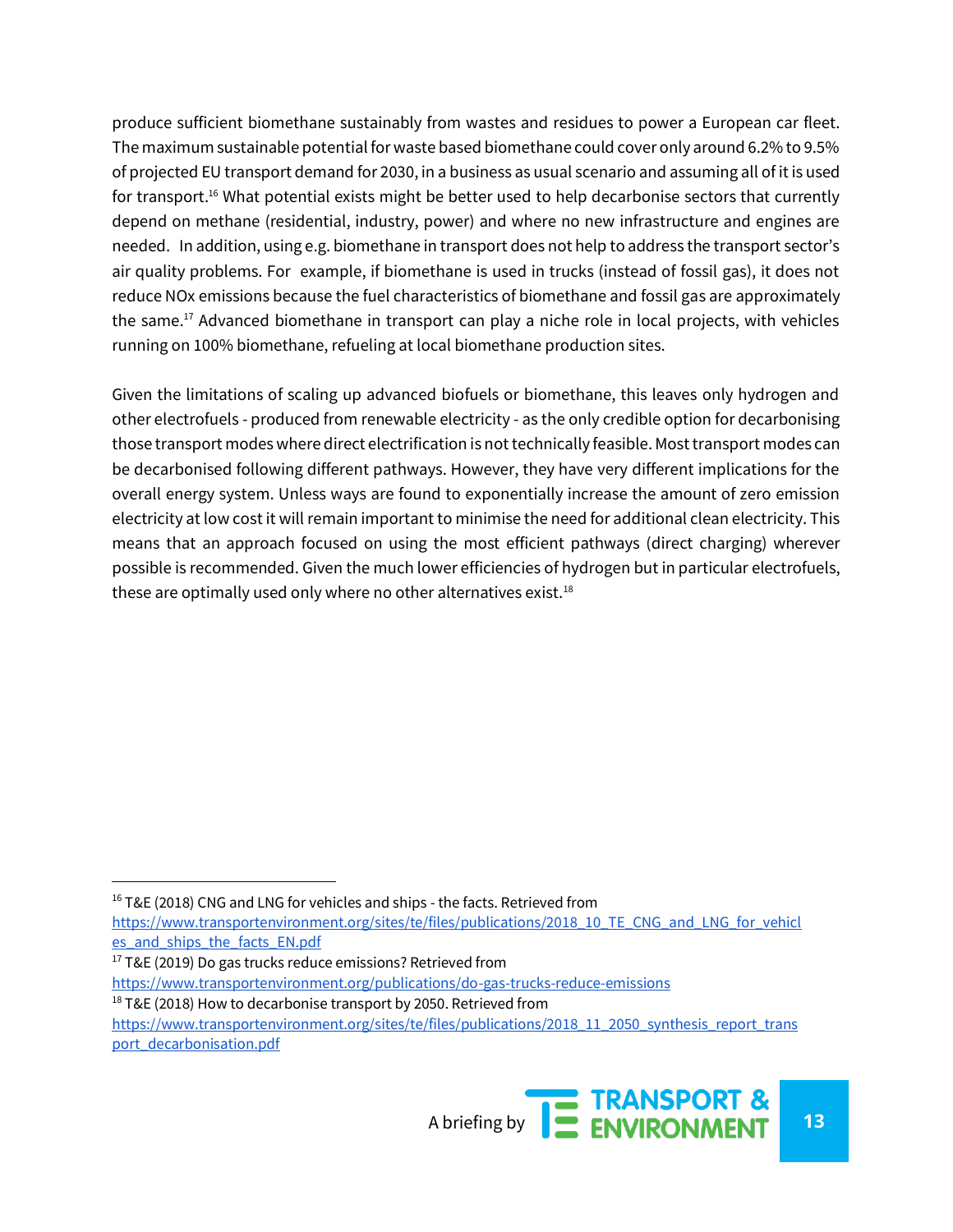

Figure 3: Efficiency of different passenger cars technology pathways based on renewable electricity.<sup>19</sup>

Shipping and aviation are sectors where vast amounts of hydrogen and synthetic fuels will be required. Supplying these two transport modes alone with electrofuels will require the equivalent of almost double the EU's renewable electricity generation in 2015, 1710 TWh in total according to T&E's 2050 decarbonisation scenarios.



Figure 4: Impact on renewable electricity demand under different 2050 technology scenarios (TWh) in the shipping sector $20$ 

<https://www.transportenvironment.org/publications/roadmap-decarbonising-european-cars>

<sup>20</sup> T&E (2018) Roadmap to decarboninsing European shipping. Retrieved from

<sup>&</sup>lt;sup>19</sup> T&E (2018) Roadmap to decarbonising European cars. Retrieved from:

<https://www.transportenvironment.org/publications/roadmap-decarbonising-european-shipping>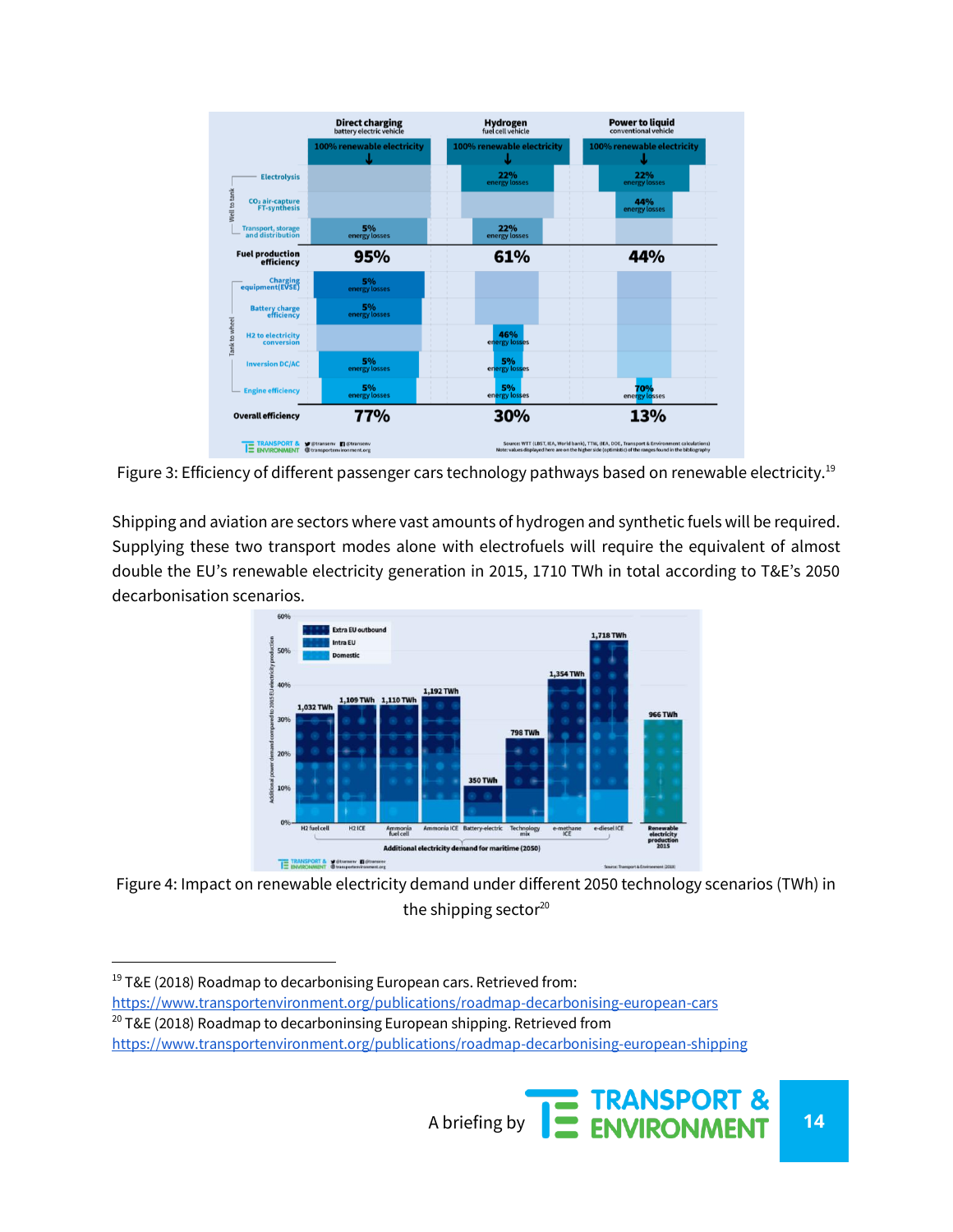

Figure 5: Electricity required to produce electrofuels for EU aviation in 2050 $^{21}$ 

If all transport modes would be decarbonised by using synthetic fuels, the decarbonisation challenge would be unattainable due to the amount of clean electricity required. The difference between an optimal pathway based on mostly direct charging and an one based on inefficient electrofuels is almost three times more clean electricity needed, four times more if looking at land transport only. See the table from our 2050 decarbonisation scenarios below.<sup>22</sup>

<sup>&</sup>lt;sup>21</sup> T&E (2018) Roadmap to decarbonising European aviation. Retrieved from

<https://www.transportenvironment.org/publications/roadmap-decarbonising-european-aviation>  $22$  T&E (2018) How to decarbonise transport by 2050. Retrieved from

[https://www.transportenvironment.org/sites/te/files/publications/2018\\_11\\_2050\\_synthesis\\_report\\_trans](https://www.transportenvironment.org/sites/te/files/publications/2018_11_2050_synthesis_report_transport_decarbonisation.pdf) [port\\_decarbonisation.pdf](https://www.transportenvironment.org/sites/te/files/publications/2018_11_2050_synthesis_report_transport_decarbonisation.pdf)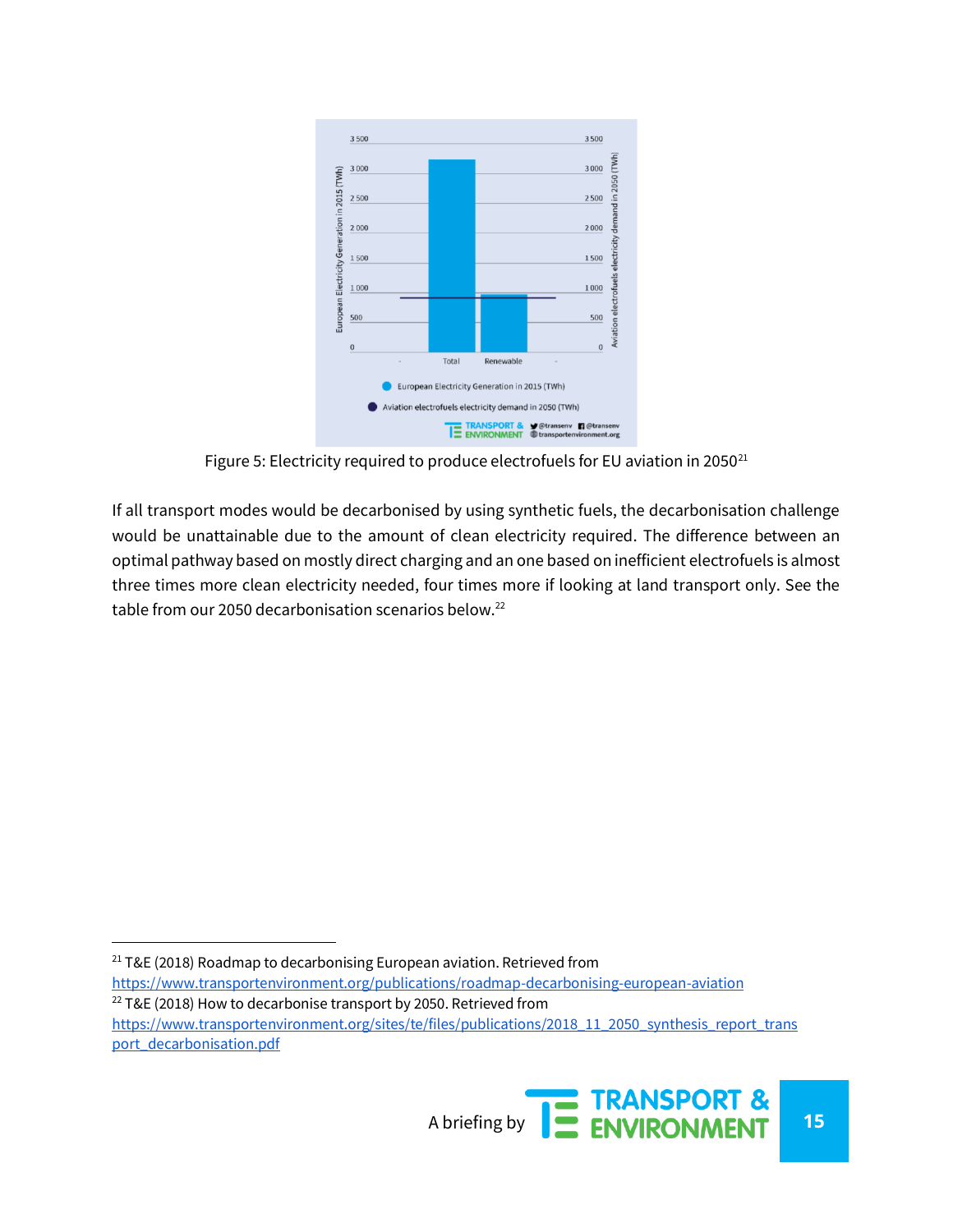| Transport mode        | Electricity<br>Generation<br>for electric<br>vehicles<br>(TWh) | Electrofuels                               |                                                                   |                             |
|-----------------------|----------------------------------------------------------------|--------------------------------------------|-------------------------------------------------------------------|-----------------------------|
|                       |                                                                | Hydrogen/<br>Ammonia <sup>5</sup><br>(TWh) | Synthetic fuels<br>(diesel, petrol, gas<br>and kerosene)<br>(TWh) | Optimal<br>pathway<br>(TWh) |
| <b>Motorbikes</b>     | 34 (1.1%)                                                      | 90(2.8%)                                   | 203 (6.3%)                                                        | $34(1.1\%)$                 |
| Cars                  | 475 (14.7%)                                                    | 1236 (38.3%)                               | 2187 (67.6%)                                                      | 475 (14.7%)                 |
| Vans                  | 146 (4.5%)                                                     | 381 (11.8%)                                | 672 (20.8%)                                                       | 146 (4.5%)                  |
| <b>Buses</b>          | 119 (3.7%)                                                     | 310 (9.6%)                                 | 547 (16.9%)                                                       | 119 (3.7%)                  |
| Trucks $(<16t)$       | $112(3.5\%)$                                                   | 292 (9.0%)                                 | 515 (15.9%)                                                       | 112(3.5%)                   |
| Trucks $($ >16t)      | 364 (11.2%)                                                    | 949 (29.4%)                                | 1676 (51.8%)                                                      | 364 (11.2%)                 |
| <b>Trains</b>         | 145 (4.5%)                                                     | $219(6.8\%)$ <sup>§</sup>                  | <b>NA</b>                                                         | 145 (4.5%)                  |
| Total land transport: | 1395 (43.1%)                                                   | 3479 (107.6%)                              | 5799 (179.3%)                                                     | 1395 (43.1%)                |
| Shipping              | 350 (11%)                                                      | 1032-1192 (32-37%)                         | 1718 (53%)                                                        | 798 (25%)                   |
| Aviation              | N/A                                                            | N/A                                        | 912 (28.2%)                                                       | 912 (28.2%)                 |

Figure 6: Amount of clean electricity needed to decarbonise different transport modes.

The conversion losses and the resulting inefficiency of producing electrofuels in combination with the vast amount of energy needed in shipping and aviation clearly demonstrate that it will remain important to minimise the need for additional clean electricity.

## 3.3. What measures should be taken to promote decarbonised gases?

For T&E, smart sector integration needs to remain focused on the interaction between renewable electricity generation and the electrification of transport, using electricity directly or indirectly via renewable electrofuels. So-called 'decarbonised gases' produced from fossil gas in combination with carbon capture and storage (hereafter referred to as fossil hydrogen) distracts from the major challenge of building up the renewable electricity generation capacity needed to meet the challenge of decarbonising the shipping and aviation sectors.

Fossil hydrogen, even when combined with carbon capture and storage is not a zero-emission fuel. Fossil hydrogen's 'near zero' status depends on a number of assumptions:

1. Labelling fossil hydrogen zero-emissions ignores the issue of fugitive methane along the fossil gas value chain: Particularly since the growth of shale gas, measurements of fugitive methane have called into question the status of fossil gas as a lower-carbon fuel. The contribution of the oil and gas industry to global methane concentrations has been underestimated, recent research shows.<sup>23</sup>

l

 $^{23}$  Scientific American (2020) Methane Emissions from Oil and Gas May Be Significantly Underestimated. Retrieved fro[m https://www.scientificamerican.com/article/methane-emissions-from-oil-and-gas-may-be](https://www.scientificamerican.com/article/methane-emissions-from-oil-and-gas-may-be-significantly-underestimated/)[significantly-underestimated/](https://www.scientificamerican.com/article/methane-emissions-from-oil-and-gas-may-be-significantly-underestimated/)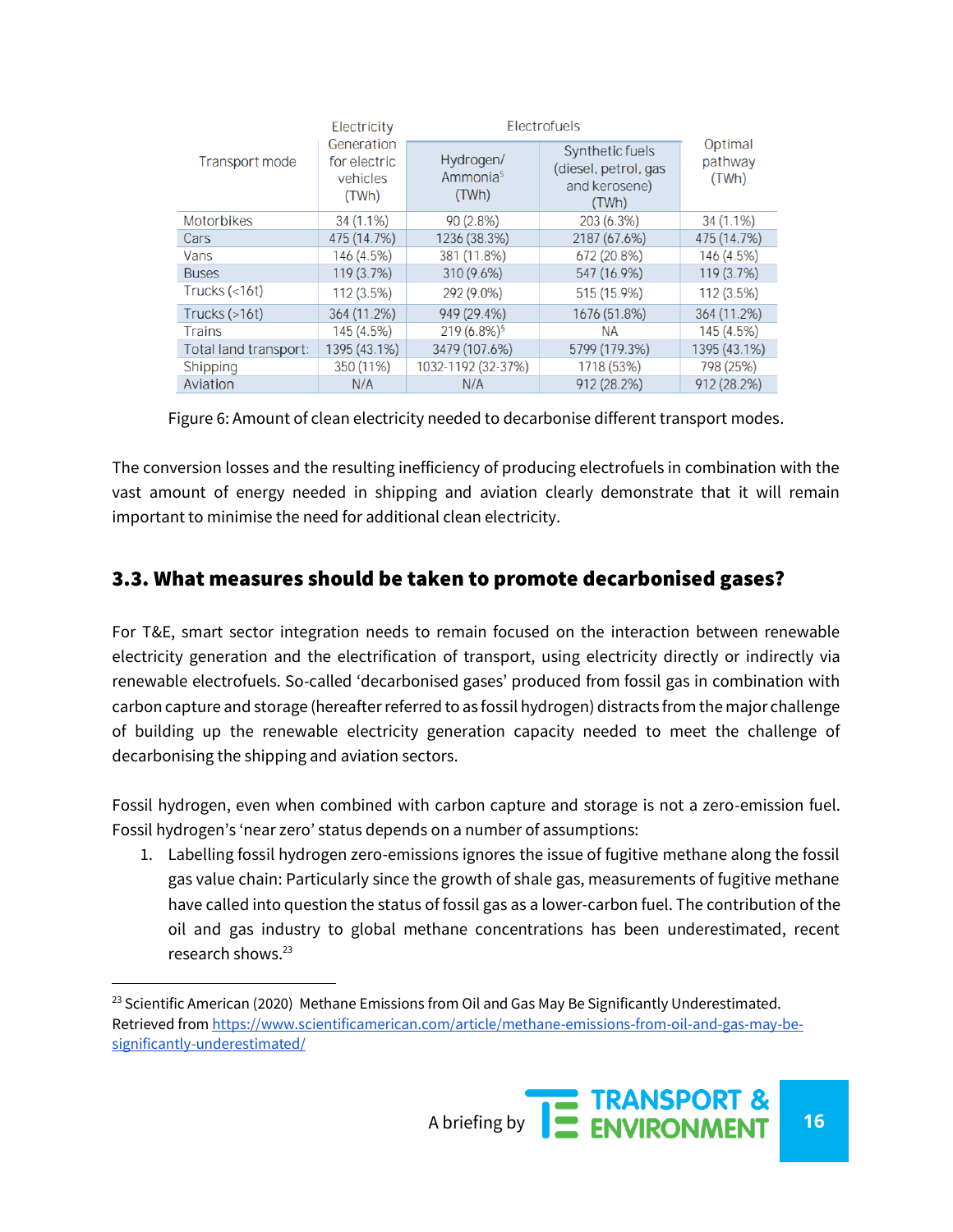- 2. Steam methane reforming technologies currently achieve only a 60% CO2 capture. Higher even up to 90% - capture rates are only possible, but require the development of advanced gas reformers.<sup>24</sup>
- 3. Carbon capture and storage is an energy-intensive process, involving an energy penalty of up to  $40\%$ <sup>25</sup>
- 4. To avoid issues of public acceptance, the CO2 captured from producing fossil hydrogen in the EU is likely to be injected in depleting oil and gas wells. For all but one of the 17 large scale-scale carbon capture and storage in operation, enhanced oil recovery is the primary storage for the captured CO2.<sup>26</sup> Without a very high CO2 in the EU' Emissions Trading System, this business case for carbon capture and storage without enhanced oil recovery will not improve.

These issues are unlikely to be resolved by 2030. Therefore, the EU should not undertake any measures to promote 'decarbonised gases'.

Instead, the EU should focus on developing a domestic industry, which produces hydrogen from renewable electricity sources. The price of renewable hydrogen is currently more than twice as expensive as fossil hydrogen, currently around EUR 1.50/kg. However, several recent analyses forecast that the cost reductions in renewable power and the learning effects generated by deploying electrolysers on a large scale will reduce the price gap from the current EUR 4.50/kg to well under EUR 2/kg by 2030.<sup>27</sup> With a higher carbon price of  $\sim$  EUR 45/tonne of CO2 and a gas price of EUR 4,5/MMBtu, renewable hydrogen could become cheaper than its fossil counterpart. Several projects to produce renewable hydrogen in the EU are already moving ahead and the EU's actions will create the framework for more to follow. Examples include the port of Rotterdam, a project close to Nantes, the port of

<sup>25</sup> Umweltbundesamt (2018) Carbon Capture and Storage. Retrieved from

[https://www.umweltbundesamt.de/themen/wasser/gewaesser/grundwasser/nutzung](https://www.umweltbundesamt.de/themen/wasser/gewaesser/grundwasser/nutzung-belastungen/carbon-capture-storage#grundlegende-informationen)[belastungen/carbon-capture-storage#grundlegende-informationen](https://www.umweltbundesamt.de/themen/wasser/gewaesser/grundwasser/nutzung-belastungen/carbon-capture-storage#grundlegende-informationen)

<sup>27</sup> Bloomberg NEF (2020) Hydrogen: The economics of production from fossil fuels with CCS. Gniewomir, F. (2020) Path to emission-free Hydrogen at 1\$/kg. Retrieved from: <https://twitter.com/gnievchenko/status/1229760320555638787>

Environmental Defence Fund (2020) European Satellite Data Reveals Extreme Methane Emissions in US Oil & Gas Field. Retrieved fro[m https://www.edf.org/media/european-satellite-data-reveals-extreme](https://www.edf.org/media/european-satellite-data-reveals-extreme-methane-emissions-us-oil-gas-field)[methane-emissions-us-oil-gas-field](https://www.edf.org/media/european-satellite-data-reveals-extreme-methane-emissions-us-oil-gas-field)

<sup>&</sup>lt;sup>24</sup> UK Committee on Climate Change (2018) Hydrogen in a low-carbon economy. Retrieved from <https://www.theccc.org.uk/publication/hydrogen-in-a-low-carbon-economy/>

For example, compressing and liquefying the CO2 alone represents a significant use of energy, suggested to be as high as 12%

<sup>26</sup> Bui, Mai *et alia* 2018). Carbon capture and storage (CCS): The way forward. Energy and Environmental Science. Retrieved fro[m https://doi.org/10.1039/C7EE02342A](https://doi.org/10.1039/C7EE02342A)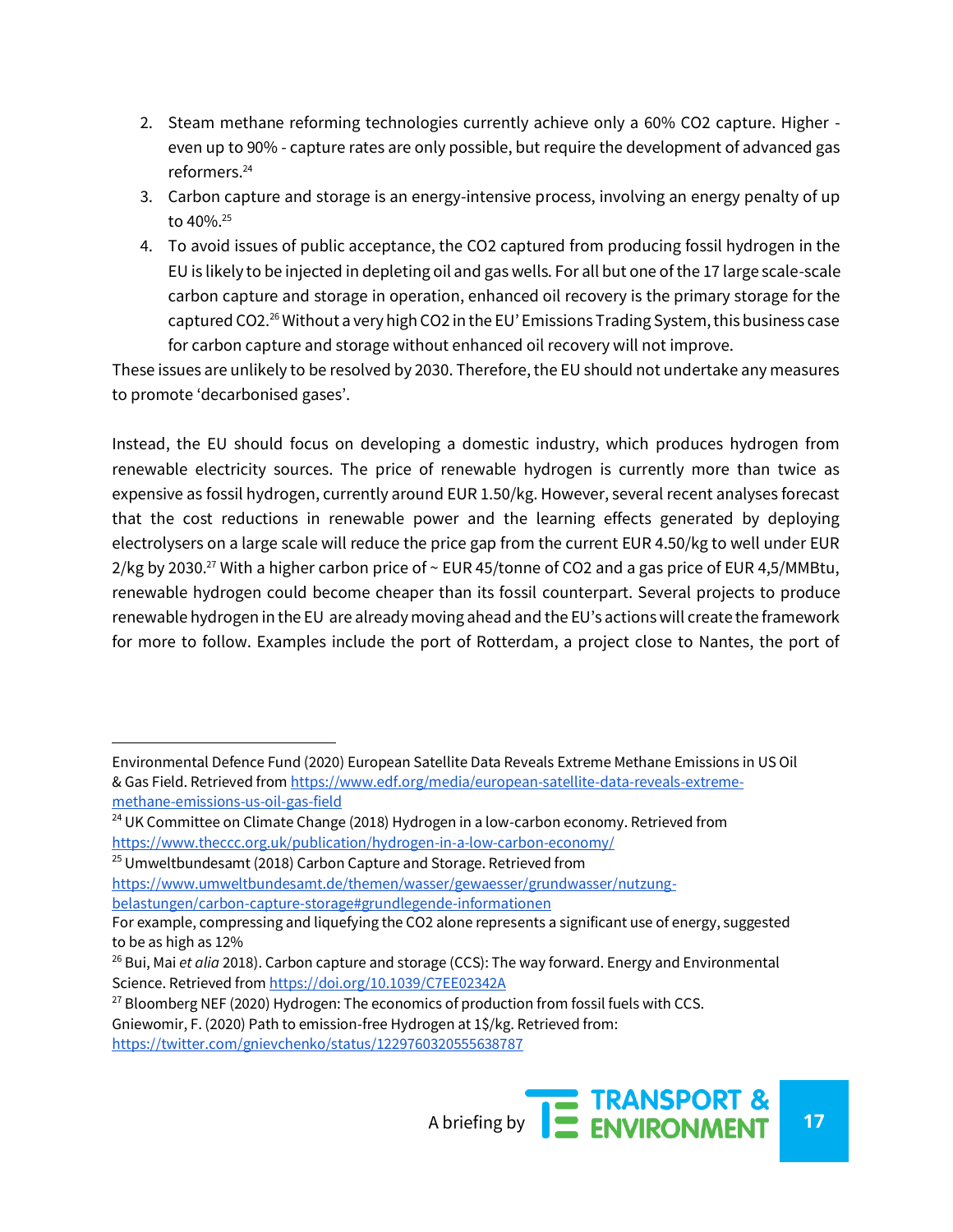Oostende, the Westkueste project in Germany, a solar + storage project in southern Spain, etc. All these project were announced over the last year.<sup>28</sup>

## 3.4. What role should hydrogen play and how its development and deployment could be supported by the EU?

As part of its European Green Deal, the Commission is assessing the legislative options to boost the production and supply of sustainable alternative fuels for the different transport modes, in particular for aviation and shipping fuels. As T&E, we welcome this focus on these hard-to-abate transport sectors, where direct use of electricity is not technically feasible (batteries in small coastal shipping is an exception). To promote the role of hydrogen, the EU should create lead markets. As outlined in section 3.2, the demand for hydrogen and other electrofuels for shipping and aviation alone will require the equivalent of almost double the EU's renewable electricity generation in 2015, 1710 TWh in total according to T&E's 2050 decarbonisation scenarios.

In aviation, T&E calls for a low carbon fuel standard, which will require carriers to start using zeroemission efuels. Using contracts for Difference (CfDs) can help to lower the costs of electrofuels by means of a reverse auction mechanism that rewards the lowest strike price.<sup>29</sup> Funding of these CfDs should come from the new revenues generated by abolitishing free allowance for the aviation sector under the ETS. Renewables-based electrofuels for aviation (e-kerosene) are currently very expensive, compared to fossil kerosene. Other policies such as carbon pricing (abolition of free ETS allowances) and fuel taxes to put a stop to airline emissions growth will also help to close the large price gap between fossil and e-kerosene.

In shipping, the EU's MRV Regulation provides a unique tool for EU policymakers to be able to regulate EU shipping emissions. The key policy measure for shipping is the implementation of an operational CO2 standard for ships calling at EU ports to be 40% more efficient (i.e. less carbon intensive) per

[https://theicct.org/sites/default/files/publications/California%20Contracts%20for%20Difference\\_white](https://theicct.org/sites/default/files/publications/California%20Contracts%20for%20Difference_white-paper_ICCT_102016.pdf)[paper\\_ICCT\\_102016.pdf](https://theicct.org/sites/default/files/publications/California%20Contracts%20for%20Difference_white-paper_ICCT_102016.pdf)



<sup>&</sup>lt;sup>28</sup> [https://www.portofrotterdam.com/en/news-and-press-releases/largest-green-hydrogen-plant-in](https://www.portofrotterdam.com/en/news-and-press-releases/largest-green-hydrogen-plant-in-europe)[europe](https://www.portofrotterdam.com/en/news-and-press-releases/largest-green-hydrogen-plant-in-europe)

[https://industryeurope.com/sectors/energy-utilities/french-start-up-unveils-plans-to-make-hydrogen](https://industryeurope.com/sectors/energy-utilities/french-start-up-unveils-plans-to-make-hydrogen-from-wind/)[from-wind/](https://industryeurope.com/sectors/energy-utilities/french-start-up-unveils-plans-to-make-hydrogen-from-wind/)

<https://www.pv-magazine.com/2019/11/18/engie-and-air-liquide-join-forces-to-develop-green-hydrogen/> [https://www.pv-magazine.com/2020/03/17/big-solarstorage-project-linked-to-hydrogen-production-in](https://www.pv-magazine.com/2020/03/17/big-solarstorage-project-linked-to-hydrogen-production-in-spain/)[spain/](https://www.pv-magazine.com/2020/03/17/big-solarstorage-project-linked-to-hydrogen-production-in-spain/)

<sup>&</sup>lt;sup>29</sup> ICCT (2016) Development and analysis of a durable low-carbon fuel investment policy for California. Retrieved from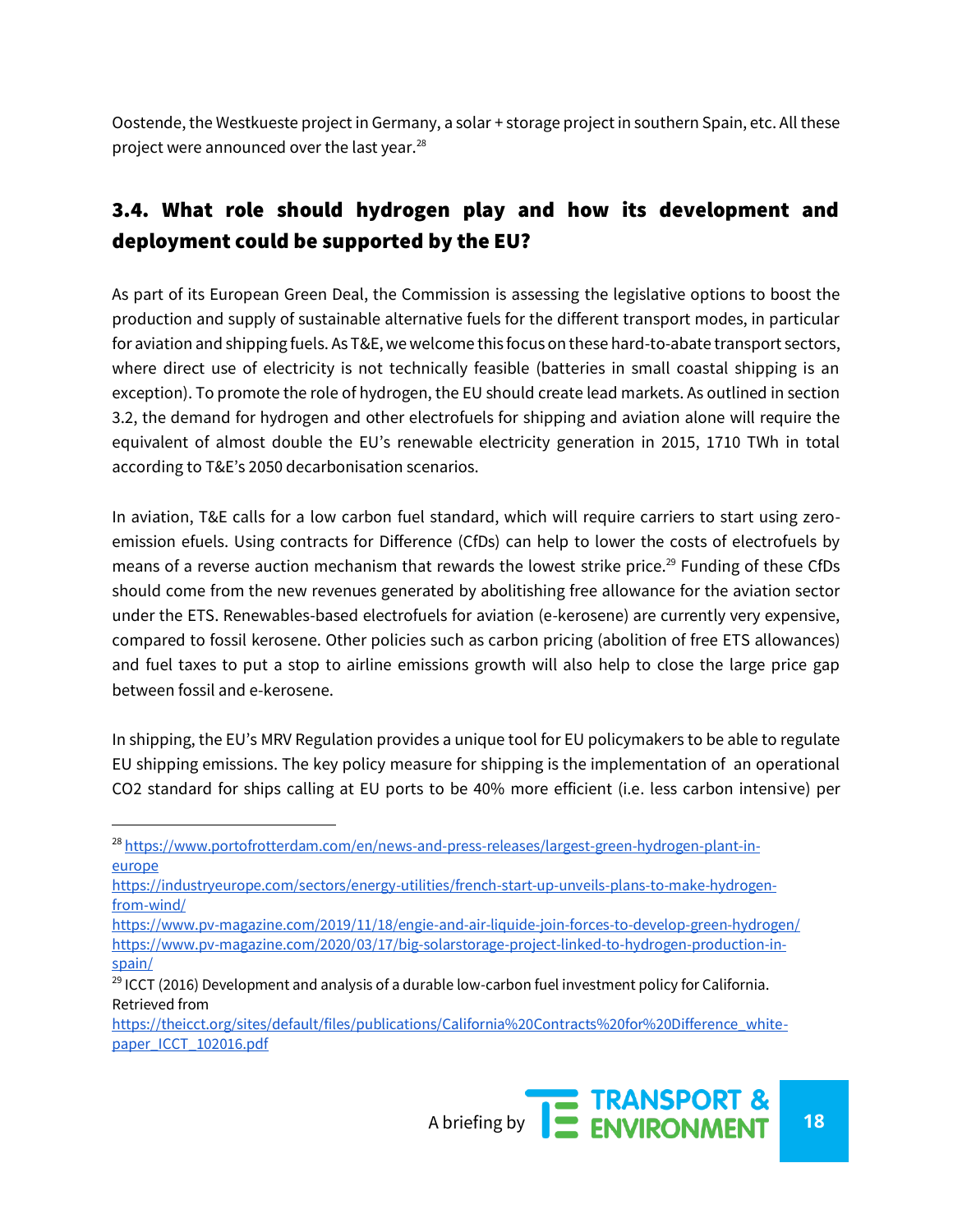transport work compared to the 2018 baseline. A sub-target could also be considered, with enough lead-time, to be achieved specifically by the uptake of renewable hydrogen/ammonia. In addition, the EU should include shipping into the EU emissions trading system, the revenues of which can be used in an EU maritime climate fund. This maritime fund can invest in zero-emission refuelling infrastructure in ports, provide operational subsidies for the zero emission vessels under contracts for difference (CfD) and support the necessary R&D to help the shipping sector decarbonise.

However, using hydrogen for passenger vehicles is not efficient or cost-effective from the energy, emissions or societal point of view. This is also not what the vast majority of the car industry is investing into: less than 0.4% of zero emission vehicle production in Europe planned by 2025 will be fuel cell cars; compared to a six fold increase in production of plug-in cars to 4 million units in 2025 alone. <sup>30</sup>

# 3.5. How could circular economy and the use of waste heat and other waste resources play a greater role in the integrated energy system? What concrete actions would you suggest to achieve this?

Using waste to produce transport fuels integrates waste resources in the transport sector, but this is not smart sector integration that the Commission should be pursuing. And this for the following reasons.

First of all, using a feedstock that the EU has been trying to significantly reduce is problematic: When it comes to the question of waste, the principle of the waste hierarchy and measures included in the Waste Framework Directive are crucial to take into account. In addition, the Green Deal and the new Circular Economy Action plan highlight the need for a significant reduction in waste.

Secondly, one particular 'waste-to-fuel' category under the Renewable Energy Directive is called 'Recycled Carbon Fuels' - fuels that can be produced come from any type of fossil waste, including plastic. Promoting these types of fuels would be counterproductive, considering regulatory efforts to promote recycling or waste reduction but also the negative climate impacts of these fuels and the absence of proper sustainability rules at EU level as of now<sup>31</sup>. The same concerns apply to the use of Municipal Solid Waste (MSW) for fuel production. Only the bio fraction of the MSW should be used for

 $30$  T&E (2019) Electric surge: Carmakers' electric car plans across Europe 2019-2025. Retrieved from [https://www.transportenvironment.org/sites/te/files/publications/2019\\_07\\_TE\\_electric\\_cars\\_report\\_final.](https://www.transportenvironment.org/sites/te/files/publications/2019_07_TE_electric_cars_report_final.pdf) [pdf](https://www.transportenvironment.org/sites/te/files/publications/2019_07_TE_electric_cars_report_final.pdf)

<sup>&</sup>lt;sup>31</sup> Zero Waste Europe & Bellona (2019) Recycled Carbon Fuels in the Renewable Energy Directive. Retrieved fro[m https://bellona.org/publication/joint-briefing-by-zero-waste-europe-and-bellona-recycled-carbon](https://bellona.org/publication/joint-briefing-by-zero-waste-europe-and-bellona-recycled-carbon-fuels-in-the-renewable-energy-directive)[fuels-in-the-renewable-energy-directive](https://bellona.org/publication/joint-briefing-by-zero-waste-europe-and-bellona-recycled-carbon-fuels-in-the-renewable-energy-directive)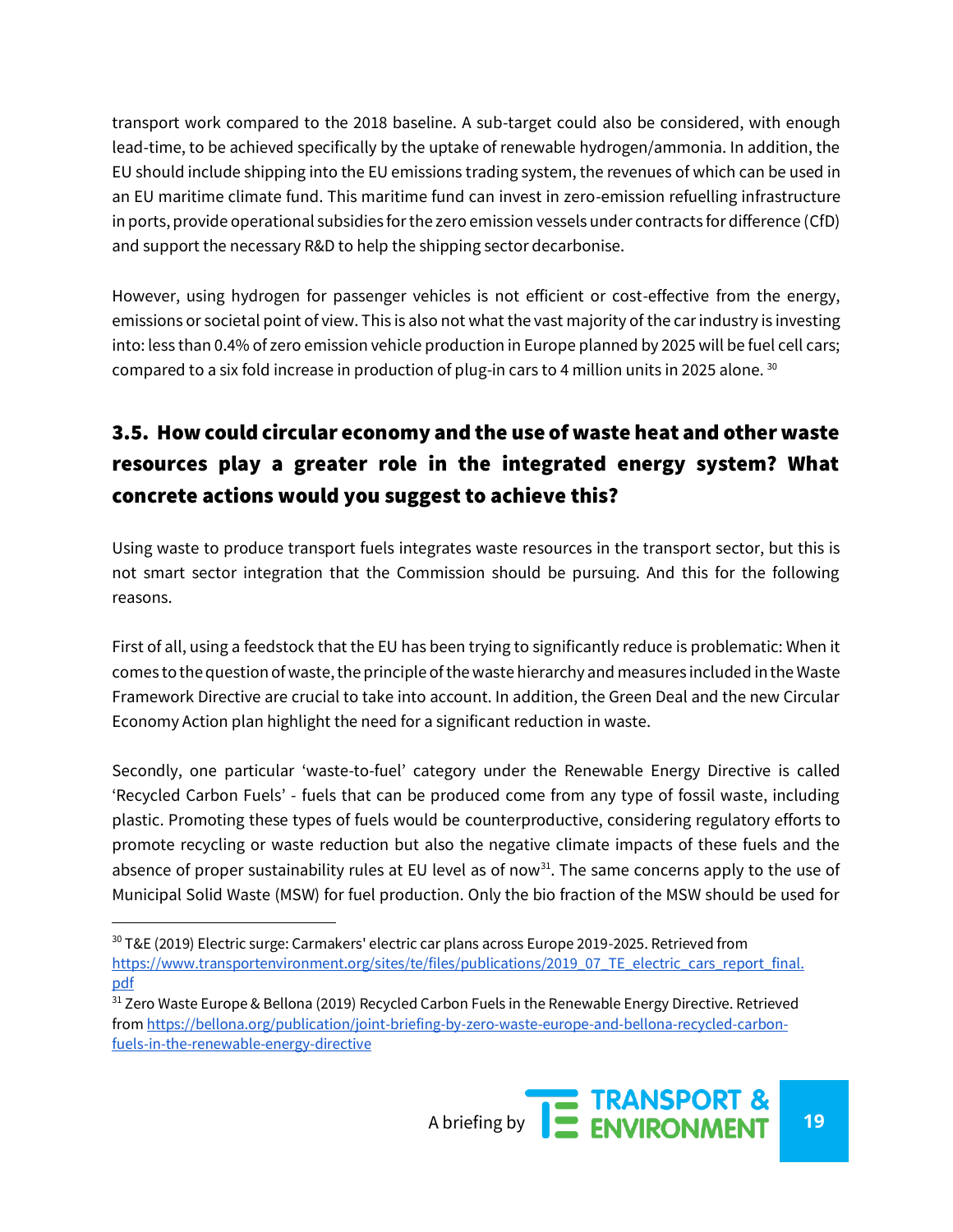fuel production, preferably after separate collection (as required by the Waste Framework Directive as of 2023).

Thirdly, improving the collection and the tracing of used cooking oils for energy use across Europe could potentially help in decreasing GHG emissions from transport fuels and reduce some EU countries' dependence on unsustainable imports. However, the volumes will always remain limited.

## 3.6. How can energy markets contribute to a more integrated energy system?

See our comments under section 2 on the importance of market design

# 3.7. How can cost-efficient use and development of energy infrastructure and digitalisation enable an integration of the energy system?

See our comments under section 2 on the importance of access to data and interoperability

## 3.7.1. Are there any best practices or concrete projects for an integrated energy system you would like to highlight?

In the absence of an adapted market design and interoperable standards that can make DSM work smoothly, examples of integrated energy management have so far remained limited to individual companies leading by example and pilot projects. Without flexible pricing, there is no economic incentive for EV owners to engage in smart charging. Similarly, the business case is not there for aggregators to organise a pool of electric vehicles to provide ancillary services by means of vehicle-togrid.

## 3.7.2. What policy actions and legislative measures could the Commission take to foster an integration of the energy system?

For T&E, the Commission should pursue three actions to foster smart sector integration:

- 1. A swift and correct transposition of the Market Design rules. See our comments under section 2
- 2. Issue a standardisation request to develop European standards in the area of electromobility to promote access to data and interoperability. See our comments under section 2.